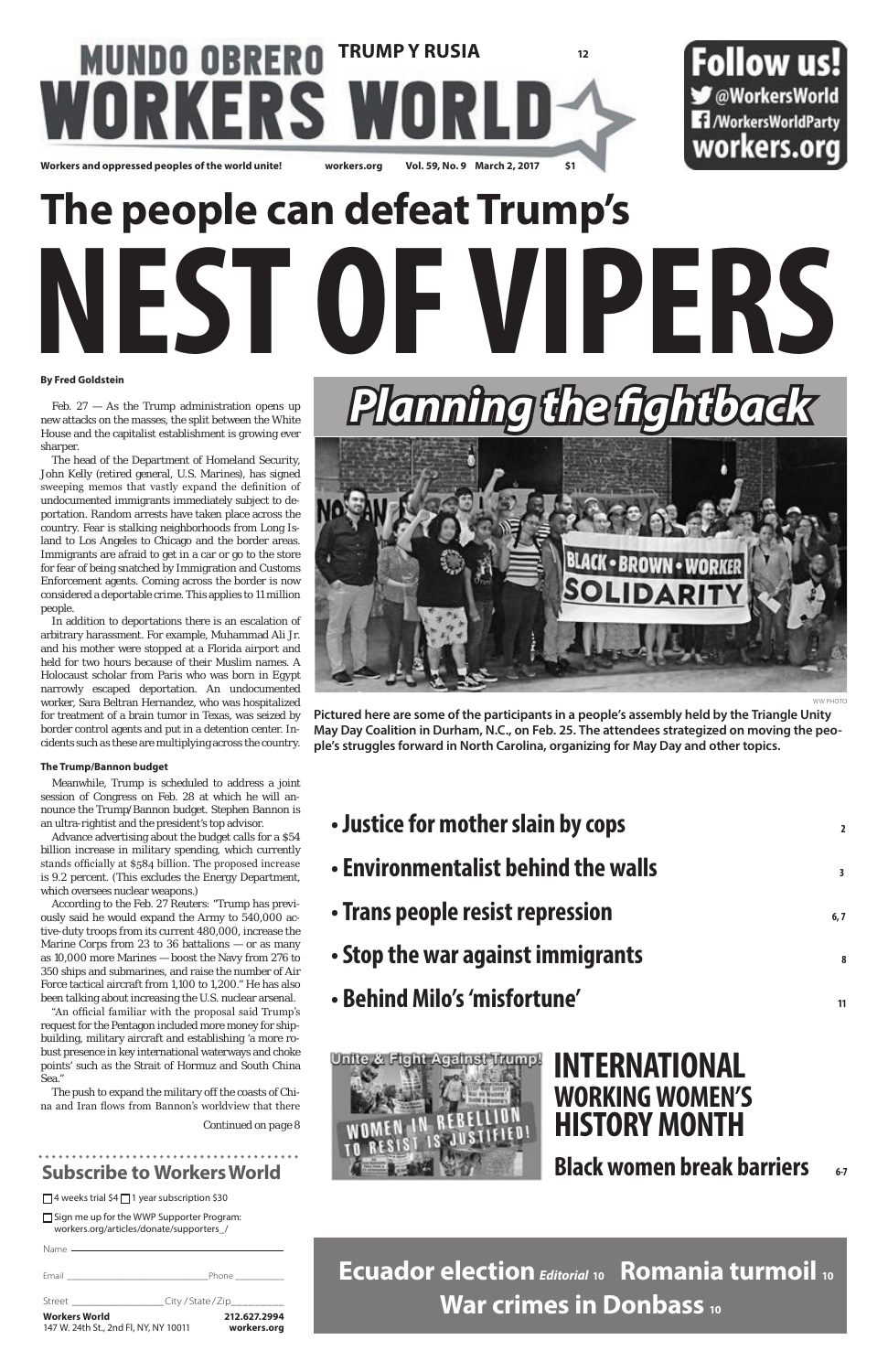#### **Contact a Workers World Party branch near you:** workers.org/wwp



Workers built it all  $-$  it belongs to society, not to a handful of billionaires! But we need a revolution to

Hate capitalism? Workers World Party fights for a socialist society — where the wealth is socially owned and production is planned to satisfy human need. This outmoded capitalist system is dragging down workers' living standards while throwing millions out of their jobs. If you're young, you know they're stealing your future. And capitalism is threatening the entire planet with its unplanned, profit-driven stranglehold over the means of production.

> back the clock to the bad old days before socialist revolutions and national liberation struggles liberated territory from their grip. We've been in the streets to oppose every one of imperialism's wars and aggressions.  $\Box$

make that change. That's why for 59 years WWP has been building a revolutionary party of the working class inside the belly of the beast.

We fight every kind of oppression. Racism, sexism,

degrading people because of their nationality, sexual or gender identity or disabilities — all are tools the ruling class uses to keep us apart. They ruthlessly super-exploit some in order to better exploit us all. WWP builds unity among all workers while supporting the right of self-determination. Fighting oppression is a working-class issue, which is confirmed by the many labor struggles led today by people of color, immigrants and women.

WWP has a long history of militant opposition to imperialist wars. The billionaire rulers are bent on turning

# WORKERS WORLD

| Federal court hears Yuvette Henderson case2                |
|------------------------------------------------------------|
|                                                            |
| Mumia Abu-Jamal: What's a 'jailhouse environmentalist'?. 3 |
| Marxism-Leninism and unionism 4                            |
| Los Angeles: Press conference calls May 1 actions 4        |
| Solidarity ends 10-month Honeywell lockout 5               |
|                                                            |
| Protest held outside racist restaurant 5                   |
| A medical trailblazer: Dr. Susan Smith McKinney Steward. 6 |
| Regime OKs discrimination against trans students 6         |
|                                                            |
| Lucy Parsons: A working-class founder of May Day 7         |
|                                                            |
| Bay Area protesters: 'No more deportations!'  8            |
| Brooklyn tenants demand: 'Kill the bill!' 8                |
| Wave of terror unleashed on immigrants  9                  |
| Wisconsin: Marchers support immigrants  9                  |
|                                                            |
| Los Angeles: Syria event exposes truth 11                  |
| الماسمين والمالة المستحقين فالباب                          |

#### **National Office**

147 W. 24th St. 2nd Fl. New York, NY 10011 212.627.2994 wwp@workers.org **Atlanta** PO Box 18123 Atlanta, GA 30316 404.627.0185 atlanta@workers.org

#### **Baltimore**

c/o Solidarity Center 2011 N. Charles St. Baltimore, MD 21218 443.221.3775 baltimore@workers.org

#### **Bay Area**

1305 Franklin St. #411 Oakland, CA 94612 510.600.5800 bayarea@workers.org

**Boston** 284 Amory St. Boston, MA 02130 617.286.6574 boston@workers.org **Buffalo, N.Y.** 712 Main St #113B Buffalo, NY 14202 716.883.2534 buffalo@workers.org **Chicago** 312.630.2305 chicago@workers.org **Cleveland** P.O. Box 5963 Cleveland, OH 44101 216.738.0320

cleveland@workers.org

**Denver**

**Detroit**

**Houston**

denver@workers.org 5920 Second Ave. Detroit, MI 48202 313.459.0777 detroit@workers.org **Durham, N.C.** 804 Old Fayetteville St. Durham, NC 27701 919.322.9970 durham@workers.org **Huntington, W. Va.** huntingtonwv@workers.org P.O. Box 3454 Houston, TX 77253-3454 713.503.2633 houston@workers.org **Lexington, Ky.** lexington@workers.org **Los Angeles** 5278 W Pico Blvd. Los Angeles, CA 90019 la@workers.org 323.306.6240 **Milwaukee** milwaukee@workers.org **Philadelphia**  P.O. Box 34249 Philadelphia, PA 19101 610.931.2615 phila@workers.org **Pittsburgh** pittsburgh@workers.org **Portland, Ore.** portland@workers.org sandiego@workers.org

**Rochester, N.Y.** 585.436.6458 rochester@workers.org **Rockford, Ill.** rockford@workers.org **San Diego** P.O. Box 33447 San Diego, CA 92163

**Tucson, Ariz.** tucson@workers.org **Virginia** 

Virginia@workers.org

**Washington, D.C.** P.O. Box 57300 Washington, DC 20037 dc@workers.org

#### **In the U.S.**

Judge Ryu stated she would try to issue her decision before a planned settlement conference on March 28.

| Romania: Protests demand an end to corruption 10 |
|--------------------------------------------------|
| Actions will condemn war crimes in Donbass 10    |
| $\star$ Editorial                                |
|                                                  |
|                                                  |

#### **Noticias en Español**

| Clase dominante rechaza acercamiento de Trump hacia |  |
|-----------------------------------------------------|--|
|                                                     |  |

Workers World 147 W. 24th St., 2nd Fl. New York, NY 10011 Phone: 212.627.2994 E-mail: ww@workers.org Web: www.workers.org Vol. 59, No. 9 • March 2, 2017 Closing date: Feb. 28 2017



Managing Editors: John Catalinotto, LeiLani Dowell, Kris Hamel, Monica Moorehead, Minnie Bruce Pratt; Web Editor Gary Wilson

Production & Design Editors: Coordinator Lal Roohk; Andy Katz, Cheryl LaBash

Copyediting and Proofreading: Sue Davis, Bob McCubbin

Contributing Editors: Abayomi Azikiwe, Greg Butterfield, G. Dunkel, K. Durkin, Fred Goldstein, Martha Grevatt, Teresa Gutierrez, Berta Joubert-Ceci, Terri Kay, Cheryl LaBash, Milt Neidenberg, John Parker, Bryan G. Pfeifer, Betsey Piette, Gloria Rubac

Mundo Obero: Redactora Berta Joubert-Ceci; Andrea Bañuelos, Ramiro Fúnez, Teresa Gutierrez, Carlos Vargas



#### Supporter Program: Coordinator Sue Davis

Copyright © 2017 Workers World. Verbatim copying and distribution of articles is permitted in any medium without royalty provided this notice is preserved. Workers World (ISSN-1070-4205) is published weekly except the first week of January by WW Publishers, 147 W. 24th St. 2nd Fl., New York, NY 10011. Phone: 212.627.2994. Subscriptions: One year: \$30; institutions: \$35. Letters to the editor may be condensed and edited. Articles can be freely reprinted, with credit to Workers World, 147 W. 24th St. 2nd Fl., New York, NY 10011. Back issues and individual articles are available on microfilm and/or photocopy from NA Publishing, Inc, P.O. Box 998, Ann Arbor, MI 48106-0998. A searchable archive is available on the Web at www.workers.org.

A headline digest is available via e-mail subscription. Subscription information is at workers.org/email.php.

Periodicals postage paid at New York, N.Y. POSTMASTER: Send address changes to Workers World, 147 W. 24th St. 2nd Fl. New York, N.Y. 10011.

 **Around the world** Siegel stressed, along with many other arguments, that "the facts were incontestable" with respect to the third volley, which was the fatal shot to Henderson's head. He said Henderson was on the ground on her right side, shot in her right arm and didn't have the gun. Her back was to the gun, which was three to six feet away. Williams then shot her in the head.

#### **By Terri Kay Oakland, Calif.**

Supporters of Yuvette Henderson's family gathered at the U.S. Courthouse here on Feb. 23 and packed the courtroom. The city of Emeryville was presenting a motion to dismiss the family's wrongful death federal lawsuit. Civil rights attorney Dan Siegel had filed the suit on behalf of her family on Oct. 29, 2015.

The U.S. Courthouse security seemed to be intentionally taking as much as five minutes to process each individual as Henderson's supporters lined up to witness the proceeding. This led to some people missing as much as 45 minutes of the testimony as they waited to get in. Henderson's sister was denied entry, solely because she wasn't carrying ID.

A 38-year-old mother of two children, **Supporters demand justice for Yuvette Henderson.**Henderson was shot and killed by the Em-

eryville Police Department on Feb. 3, 2015. She had been identified by a Home Depot security guard for alleged shoplifting. After she left Home Depot that day, she tried to flag down a passing bus. Henderson was then cornered by the EPD at the Extra Space Storage Facility garage in Oakland, a few blocks from the Home Depot.

According to a press release issued by the Anti Police-Terror Project: "Witnesses and police have presented conflicting accounts of the circumstances of the shooting. However, what is clear is that the amount of force used against Yuvette was grossly excessive and unjustified. Michelle Shepherd and Warren Williams shot at Yuvette seven times at close range. Officer Williams killed her with a shot to the head from an AR-15 assault rifle — a military-grade weapon, the same weapon used by the United States military in wars throughout the world."

Magistrate Judge Donna Ryu questioned the plaintiff's lawyer, Dan Siegel, and the defense attorneys represent-

### **Federal court hears Yuvette Henderson case**

ing the city of Emeryville on the defense's motion for a summary judgement (essentially to dismiss the suit).

The defense claimed there was no evidence that Williams understood the extent of her injury, but conceded that he knew she was unarmed before he shot the fatal third volley. The defense argued that, as a police officer, Williams had qualified immunity.

Siegel cited four different cases where qualified immunity did not apply when the victim was injured and not armed.

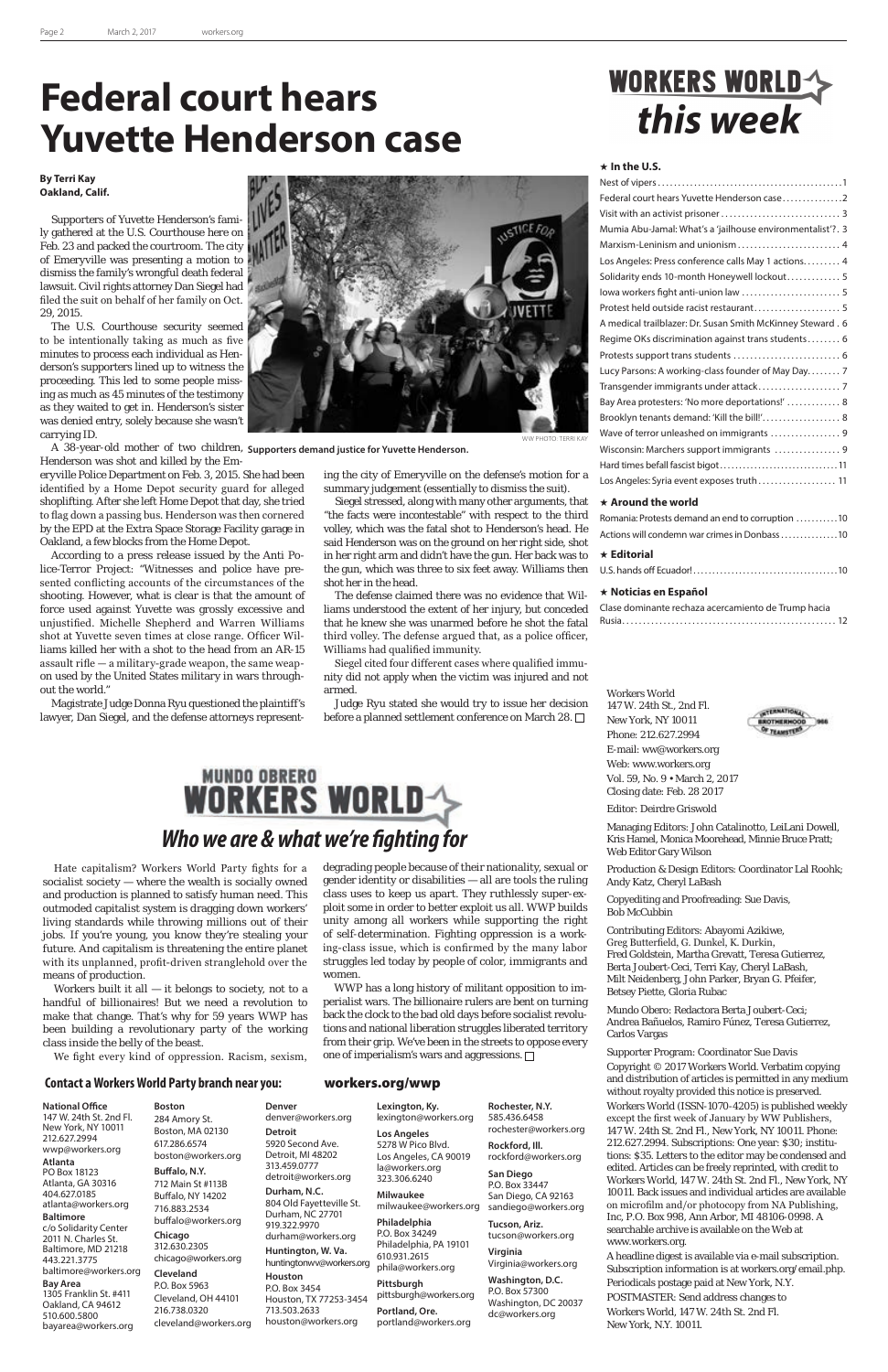#### **By Suzanne Ross Frackville, Pa.**

Joe Piette of the International Action Center in Philadelphia and I, of the International Concerned Family and Friends of Mumia Abu-Jamal in New York City, headed from our respective cities on Feb. 13 to meet in Frackville Prison to visit the environmental activist prisoner Bryant Arroyo. (Frackville, Pa., is just a few miles away from Mahanoy Prison, where Mumia Abu-Jamal is housed).

Joe arrived a little before I did. By the time I got there, he had already been told he was not on the approved visitors' list, that there was no record of his scheduled visit, and that he could not visit Bryant. We asked the guards to check the list again, which they claimed to do, but they refused to show Joe any of the documentation they were supposedly reviewing.

Two hours later, they allowed me in. They claimed the delay of my visit was due to Bryant not being in his cell. Bryant told me that he had never left his cell and had told the guard that he was remaining there, even cancelling his law library visit, just to be sure not to miss us. Not a very auspicious beginning — and one highly suggestive of targeted hassling of particular visitors.

Both Joe and I wrote letters to the superintendent of Frackville about the disturbing behavior of the prison authorities in dealing with our visit. Bryant has filed a grievance on the disruption of his visitors' ability to see him and of his ability to receive them. This morning I received an apology from the prison superintendent for the delays.

When I finally got to see Bryant, I was struck by how calm he was since I had showed up without Joe and arrived so many hours after we had said we would be there. Life in prison inures people to arbitrary delays, postponements and cancellations for many reasons out of the prisoners' control. They often don't even get explanations later. People "adjust."

I had spoken to Bryant many times on the telephone, and we had corresponded some as well, but this was the first time I met him. I was struck by his polite, informal and very respectful manner. Now in his mid-forties, he has been in prison for 23 years. He has fought to establish his innocence throughout these many years. It now looks as though his legal filing for wrongful conviction will finally be heard in court within the next year or two. He is very encouraged by that and hardly refers to the outrageous length of time this struggle has taken.

Bryant grew up in Lancaster, Pa., in a

Puerto Rican family that owned different small businesses over the years. He was a 10th grade high school dropout when he became a father, but he earned a GED diploma. He later studied computers, drafting and, more recently, "the science of law."

Bryant had been sentenced to life in prison without parole — a sentence that is being challenged across the U.S. as unconstitutional. Because of the upcoming likelihood of court action, I am respecting Bryant's request not to discuss the details of his case, which are, nonetheless, available on the internet.

Bryant says he has managed to keep his focus through more than two decades in prison for a crime he vehemently denies he committed by his determination to prove his innocence and get out of prison. After his release, he would continue the work he began while incarcerated, but on a larger level. He proudly states that he has never taken any psychotropic medicine, and has never spoken with a psychologist or psychiatrist. (He noted humorously [that he meant] anyone other than me, a practicing clinical psychologist.) He says philosophically or due to his faith that he turned the nightmare that was forced on him into a blessing.

#### **Bryant: Frackville's water polluted**

I contacted Bryant when we learned several months back, through Mumia, that the water at Mahanoy was dark and smelly, and that this situation was affecting other Pennsylvania prisons, too, including Frackville. Bryant has filed several grievances about the water at Frackville, but there has been no im-

But what could one man — a prisoner at that  $-\text{do?}$ 

# **Visit with an activist prisoner**

provement in the water quality.

As Bryant sees it, the water problem in Pennsylvania prisons is not unique to the prisons, but is a community problem. It is, however, almost always a problem at the prison. It is very noticeable when the water is brown or black, but even when it looks clear, it foams in a way that suggests an impurity, and it often smells of sulfur. There is something wrong with it chemically.

The brothers at the prison constantly go to the infirmary for intestinal problems and frequently visit the bathrooms, especially if they drink a pint or so of water in a single series of gulps. At Frackville, clean bottled water can only be purchased in the visiting room, not in the commissary. The guards' dining room has bottled water available all the time. The prisoners have no option but to drink the polluted water that makes them sick.

> But it began when one man, Bryant Arroyo — a prisoner no less — became a 'jailhouse environmentalist' — and said  $no.$

Bryant has written to both the Department of Environmental Protection and the Environmental Protection Agency, but he doesn't believe their reports are truthful. First, the monitors who come to the prison do not test the water on the block but rather test somewhat cleaner water. Second, one government branch often covers up for another. Didn't we see that in Flint, Mich.?

Schuylkill, the county in which Frackville is situated, has been called a cancer hotbed because it is so polluted and the cancer rate is so high. Bryant says the government has both the funds and the resources to clean this up.

Bryant had brought a legal suit against a corporation that was going to build a coal-processing plant next to SCI Mahanoy, where he was then housed. He won the legal battle! The plant was not built. When Mumia met Bryant after his own release from death row in 2011, he was obviously impressed. (See Mumia's column, "What's a 'jailhouse environmentalist'"? )

We will surely be hearing more from Bryant Arroyo as he has become a passionate and very skillful fighter for justice, one who challenges the authorities whenever they violate the rights of prisoners. He is determined to make people aware of these human rights violations.



**Bryant Arroyo and Suzanne Ross, Feb. 13.**

**By Mumia Abu-Jamal**

*Taken from a Feb. 17, 2013, audio col-*

*umn on prisonradio.org*

Most of us have heard of jailhouse lawyers — guys and gals who battle in court

for themselves or others.

But I'd wager few of us have ever heard of a "jailhouse environmentalist." Truth is, I didn't think such a thing existed. Well, it's real, and his name is Bryant Arroyo, a bilingual Puerto Rican who has spent a third of his life in prison at SCI Mahanoy in noutheastern Pennsylvania. Arroyo didn't plan on such an endeavor, as he is already a jailhouse lawyer. But, like much in life, it was forced on

him.

In 1998, a former Pennsylvania gov-

ernor, Tom Ridge, invited an area busi-

nessman to join him on a trek to South Africa. He, John W. Rich Jr., was a power plant operator and a major landowner in the Mahanoy-Susquehanna County area, a distressed, impoverished region where coal mines closed down decades ago. Rich met and made deals with the South African Sasol energy and chemical company, and before long, he announced plans for a major coal-to-liquid-gas project, literally right next door to the state prison in Mahanoy.

By every measure, this was a done deal, for Rich, his family and colleagues contributed to federal, state and local politicians (who supported his plan without dissent), and he was even bipartisan in this effort, gaining the praise and support of Democratic Gov. Ed Rendell.

State permits were issued for the \$800 million plant, and state subsidies cut the costs by hundreds of millions of bucks.

But Arroyo, a curious and inquisitive man, having read about the proposed plant in local papers, felt uneasy.

"What if this isn't safe?" he wondered. He visited the prison library, asked for the environmental impact statement (a study required by the Environmental Protection Agency), read it — read it again — and determined he would do everything in his power to stop it.

He talked to everybody he could gangbangers, guards — everybody. Under prison rules, petitions are forbidden. So, he wrote a letter — and made hundreds of copies — to Mahanoy Township supervisors, each copy mailed by one prisoner. Within weeks, the local township supervisors had received over 400 letters and these politicians appeared in a local paper looking disturbed.

When a local reporter tried to belittle him by referencing his criminal conviction, Arroyo simply went back to work, and before long over 900 letters flooded the offices of the township supervisors.

His activities even attracted the atten-

tion and support of CELDEF — the Community Environmental Legal Defense and Educational Fund — which crafted an ordinance for the township barring any nonrenewable energy projects that threatened the area's health and safety.

Even prison guards, through their union local, opposed the project, with union secretary Timothy Teltow (a prison guard and resident of nearby Shenandoah), telling reporters, "I just can't see why this facility is being built right next to a state penitentiary."

Eventually, within a few years, the done deal was done. Over. Dead.

An \$800 million coal gasification plant, supported by powerful corporations (like Bechtel and Texaco) and politicians (like the late Sen. Arlen Specter and ex-Sen. Rick Santorum) had to submit.

# **What's a 'jailhouse environmentalist'?**

### MARXISM, REPARATIONS & the Black Freedom Struggle

An anthology of writings from Workers World newspaper. Edited by Monica Moorehead.

**Racism, National Oppression & Self-Determination** Larry Holmes **Black Labor from Chattel Slavery to Wage Slavery** Sam Marcy **Black Youth: Repression & Resistance** LeiLani Dowell **The Struggle for Socialism Is Key** Monica Moorehead **Domestic Workers United Demand Passage of a Bill of Rights** Imani Henry

**Black & Brown Unity: A Pillar of Struggle for Human Rights & Global Justice!** Saladin Muhammad

**Harriet Tubman, Woman Warrior** Mumia Abu-Jamal **Racism & Poverty in the Delta** Larry Hales

**Haiti Needs Reparations, Not Sanctions** Pat Chin

**Alabama's Black Belt: Legacy of Slavery, Sharecropping & Segregation** Consuela Lee **Are Conditions Ripe Again Today? Anniversary of the 1965 Watts Rebellion** John Parker Available at all major online booksellers.

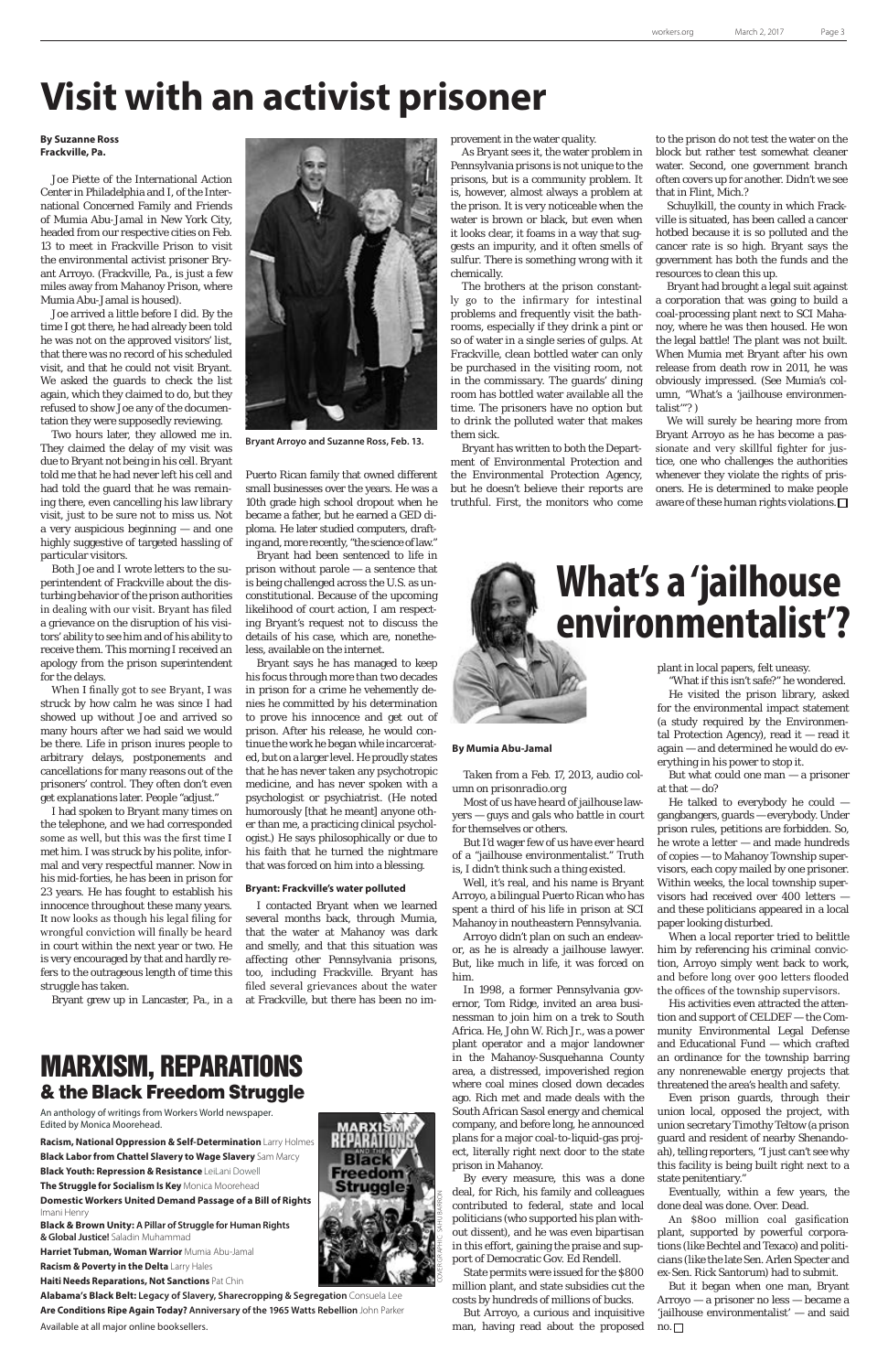#### **By Ed Childs**

Beating back the attack on health care — saving it from the 1% — is the beginning of something with national and international significance. People see Trump attacking even the limited Affordable Care Act and feel hopeless about the fight for health care. We showed we can win.

By the third week, Harvard's position was crumbling. We pushed them over the edge when students occupied the building where we were negotiating. Seizing the means of production isn't just about factories. When you are up against a for-profit university, where finance capital trains its own, a classroom building is the means of production.

Occupations are a left tactic communists perfected in the 1930s. As Sam Marcy explained in the book "High Tech, Low Pay," "Seizure and occupation of the plants and other facilities have the effect of hastening a crisis in the relationship between the employers and the workers. ... It can change the form of the struggle, take it out of its narrow confines and impart to it a broader perspective. In truth, it brings to the surface a new working-class perspective on the struggle between the workers and the bosses. It says in so many words that we are not tied to a one-dimensional type of struggle with the bosses at a time when they have the levers of political authority in their hands."

That is as true in a restaurant, hospital or university as inside a plant.

In the middle of the occupation, the Boston Globe and the Boston Herald, which had not covered us since the first day, suddenly had an editorial saying to settle with the workers. TV news, which had been negative, said the same. Even Harvard's own press people told the media to say it was time for Harvard to settle.

Now the UNITE HERE International has claimed the Harvard strike as its own. Because it was so successful and had so much support, they wanted to call for a general strike on Inauguration Day. The international president of the union could not convince anyone in the AFL-CIO, but he said that the Harvard strike proves it can be done. The union

also asked its employers to give workers the day off to protest immigrant-bashing. Would this be happening inside our union if we had not waged a successful strike against Harvard — and indirectly against Wall Street?

#### **Employing communist tactics**

With the strike victory behind us, we need to absorb its lessons. What is the role of communists in unions: What do they do? All of our tactics have to be viewed as Leninist tactics as distinct from ultra-leftism. We need to revive a revolutionary Leninist union perspective and not let Lenin's union work be lost.

What Lenin wrote in "Left-Wing Communism: An Infantile Disorder" describes revolutionary tactics to a "T."

conference Feb. 23 in Los Angeles to announce a mega-march in that city and a national general strike on May 1. The conference was held at the historic Placita Olvera in downtown Los Angeles under the slogans: "The People vs. Trump!" "A Day Without an (Im)migrant!" and "No Ban! No Wall! Sanctuary for ALL."

The press conference was a great show of unity. All the founders of the historic March 25 and May 1 actions of 2006 that brought over 1 million people out in the streets were there. It also included many of the organizations that have fought for immigrant rights since 2006.

Speakers at the conference were a mix of voices from moderate to militant, united against Trump, racism and the anti-immigrant, anti-Muslim and anti-women agendas of his administration. The LA Resistance Coalition, which has helped organize the large protests against Trump here in L.A. and includes many who were involved in the Bernie Sanders

### **Lessons of the victorious Harvard dining hall strike Marxism-Leninism and unionism Part Four**

*The 750 striking Harvard University Dining Service workers — cooks, dishwashers, servers and cashiers — brought multibillion-dollar Harvard University to its knees on Oct. 25. After a three-week strike, the university bosses caved, giving the members of UNITE HERE Local 26 even more than they had initially demanded. Most importantly, all the health care takeaways the Harvard Corporation had demanded were off the table.*

*The strike victory holds valuable lessons for the workers and oppressed in the age of global capitalism — particularly now, under the Donald Trump administration and with the rise of fascist, racist elements. Workers World's Martha Grevatt interviewed Chief Steward Ed Childs, a cook and leader in Local 26 for more than 40 years. This is the fourth in a series of articles based on the interviews, in which Childs explains how the workers won.*

> Lenin was worried that his experience leading to the success of the Russian Revolution would be lost because Russia was a backward country and the bourgeoisie was organizing to crush it.

> Union leaders like Samuel Gompers in the U.S. and others in Europe laughed at Lenin, but Lenin said to fight it out with the labor bureaucracy!

> Look at the union leadership in the U.S. since the American Federation of Labor's founding in 1886. There have only been six presidents: Gompers, Green, Meany, Kirkland, Sweeney, Trumka — the first three were for life. But Lenin said to stay in the unions.

> There has been a debate in the labor movement about what won our strike, but it was classic Leninism: We won with a

political struggle. I've learned from Sam Marcy, Milt Neidenberg and others how we struggle — "mild in manner, bold in matter" — by bringing the officials along but controlling our message and getting the politics across. If we ignore the fact that this was led and nurtured by communists, we lose half the meaning of this strike.

All of my work in the union has been about applying a classic Marxist-Leninist approach to a current situation. Workers World Party has been the guiding light of this union from the time when we first organized, through past strikes and last year's battle. Workers World was the only news source anywhere to chronicle every event of the strike from the workers' viewpoint.

What Marx wrote in "Trade Unions: Their Past, Present and Future" in 1866 applies totally today: "Apart from their original purposes, [unions] must now learn to act deliberately as organizing centers of the working class, in the broad interest of its complete emancipation. They must aid every social and political movement tending in that direction. Considering themselves and acting as the champion representatives of the whole working class, that cannot fail to enlist the non-society [workers] into their ranks.

"They must look carefully after the interests of the worst paid trades, such as the agricultural laborers [and today the service proletariat, including precarious workers], rendered powerless by exceptional circumstances. They must convince the world at large that their efforts, far from being narrow and selfish, aim at the emancipation of the downtrodden millions."

Workers World Party First Secretary Larry Holmes, speaking to party labor cadre in September, brought this up to date: "The organization of the working class must advance to encompass larger and larger numbers, whatever their circumstances — not based on an industry or a country, but on overthrowing capitalism."

*Phebe Eckfeldt, Steve Gillis, Martha Grevatt, Steve Kirschbaum, Milt Neidenberg and Minnie Bruce Pratt contributed to this series of articles.*

### **Los Angeles Press conference calls May 1 actions**

About 100 people gathered at a press

campaign, was also present, as was the Filipino organization BAYAN-USA.

The many speakers included Daniel Montes from Unión del Barrio, John Parker of the International Action Center, Councilmember Gil Cedillo, Gloria Saucedo and Nativo López of Hermandad Mexicana, and DACA (Deferred Action for Childhood Arrivals) students and others directly targeted by Trump's immigration terrorism.

**— WW Los Angeles Bureau**



WW PHOTO: JOHN PARKER

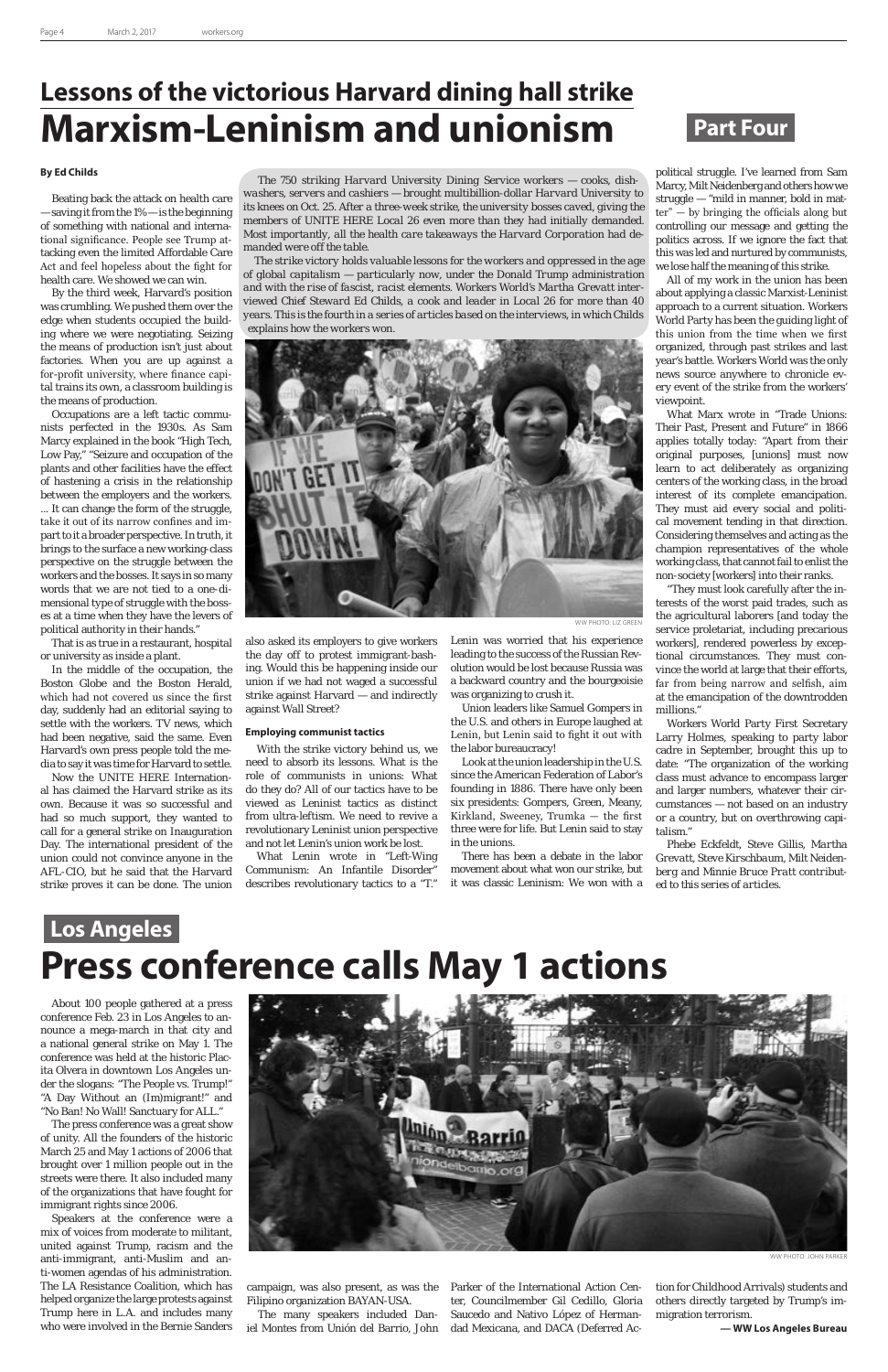#### **By Martha Grevatt**

Starting in mid-March, all locked-out Honeywell workers will be returning to work. Members of United Auto Workers Local 9 in South Bend, Ind., and Local 1508 in Green Island, N.Y., voted to ratify a new contract on Feb. 25. They had maintained round-the-clock picketing since May 9, when Honeywell bosses walked them out of the plant in the wee hours of the morning and locked the gates.

This new contract pushed back some of the worst terms Honeywell was demanding the union concede. The workers voted to reject these terms two days before the May lockout. They rejected the same contract again in November, even though by then the workers had nearly run out of state unemployment benefits.

The company's original proposal would have allowed management to deny workers their shift preference and force them out on layoff without regard to seniority. The company could also have arbitrarily and unilaterally cut health benefits and made other changes to the contract without negotiating with the

#### **By Mike Kuhlenbeck Des Moines, Iowa**

Iowa workers are fighting to save the collective bargaining rights of public sector employees after Gov. Terry Branstad signed an anti-union bill into law on Feb. 17 despite a public outcry against it.

Republican legislators, who dominate every branch of state government, have declared war against workers in the Hawkeye State with a slew of bills aimed against organized labor. Plotting behind closed doors, they introduced legislation on Feb. 7 aimed at destroying the bargaining rights of over 184,000 public employees, previously protected under the Iowa Public Employment Relations Act.

House File 291 quickly passed by a vote of 53 to 47 in the House and 29 to 21 in the Senate. In blitzkrieg style, it took Gov. Branstad just 10 days to enact it into law. Lt. Gov. Kim Reynolds, who will take over for Branstad when he leaves office to become the new U.S. Ambassador to China, also supports the union-busting law.

The Center for Worker Justice of Eastern Iowa sent representatives from Iowa City to Des Moines to protest the changes and stand in solidarity with the workers during the legislative debate and the public hearings. In a public statement, CWJ noted that the law "removes civil service protections established in the early 1900s to prevent nepotism and corruption," adding that it is "devastating to our state, our workers, and our public services." The new law strips away worker protections that have been on the books for over 40 years, since their signing in 1974. With the exception of negotiating base wages, the new law prohibits unions from discussing a multitude of issues, including health insurance and working conditions. Workers can now be fired without just cause, union dues can no longer be deducted from payrolls, and it will be more difficult to raise union funds. This law will help pave the way for dismantling public sector unions as well as attacking unions in the private sector.



WW PHOTO: MARTHA GREVATT pay after an eight-hour day. Solidarity rally with Honeywell workers, Feb. 11 in South

three weeks. The victory came after Ford workers from Local 249 and GM workers from Local 31 — whose plant provides parts for Challenge — held a "picket party" with 150 supporters.  $\Box$ 

Iowa AFL-CIO President Ken Sagar

#### **Kris Hamel Grosse Pointe Farms, Mich.**

When three African-American women

went on their monthly social outing on a Saturday evening, they were served up with some ugly racism in the Detroit suburb of Grosse Pointe Farms, Mich.

TaNisha Prater, Adrienne Savage and Kimberly Hudson were dining at the Blufin Sushi restaurant on Feb. 18 when the general manager asked the women to vacate their seats at the bar to accommodate other patrons. The women believe they were singled out because they are Black. The Blufin is located on Mack Avenue just across the street from the Detroit city border.

In a courageous act, the women decided to speak up and be heard right then and there. Prater began a Facebook Live video which went viral, receiving close to 85,000 views. The manager could not offer a policy about sitting at the bar, and Prater called her a racist. Then the manager called the police, claiming the women were intoxicated, which they weren't. The cops arrived and proceeded to question the women in a

"We didn't start this fight," Sagar is quoted as saying by the Cedar Rapids Gazette. "We did not want this fight, but we will not give up on this fight for the rights and lives of working Iowans." (Feb. 16)  $\Box$ 

### **Solidarity ends 10-month Honeywell lockout**

UAW. This language was taken out of the ratified agreement.

The breakthrough came shortly after a Feb. 11 labor-community solidarity rally in South Bend. Drawing a range of supporters — UAW members, other unions, Jobs with Justice, clergy, elected officials, Detroit's Moratorium Now! Coalition and women's rights activists the rally demonstrated to Honeywell the high level of community support for the locked-out workers.

> The local corporate media have promoted the Blufin owner's claims that the women's version of events was not accurate. People are asked to boycott the Blufin and other establishments in the Grosse Pointe communities until a resolution is announced.  $\Box$

"We want to thank our members and their families for their sacrifice and solidarity during a difficult year," said Local 9 President Todd Treder, "and for all of the support our local communities and brothers and sisters from the UAW and labor across the country have given us." (uaw.org)

While the Green Island local overwhelmingly approved the new contract, in South Bend the contract passed by only a slim majority. Workers are still unhappy about increased out-of-pocket health care costs that, for some, amount to a significant pay cut.

Another issue is the elimination of

being paid time-and-a-half — 50 percent more than the regular hourly wage for time worked after eight hours in a single day. Now workers must work more than 40 hours a week what the Fair Labor Standards Act already mandates for even non-union workers — to collect premium pay.

The UAW conceded this point on overtime pay at Ford, General Motors and Chrysler during the 2009 bankruptcies. This earlier concession has made it hard for other UAW locals to hold onto language that insists workers receive premium

The UAW has also just Bend, Ind.

ended two short strikes. Local 291 in Oshkosh, Wis., which struck Feb. 6 over contract demands, ended its strike Feb. 12. Local 710 in Kansas City, Mo., won a first contract Feb. 21 after striking Challenge Manufacturing for

has said, "This bill will mean that workers, like teachers and nurses, would not be able to speak for themselves to make sure they're safe on the job." He called it "just another attack on working people by extremist lawmakers and their wealthy campaign donors." In other public statements, the Iowa AFL-CIO has called provisions of the bill "worse than Wisconsin" or "Wisconsin on steroids."

Just as with Wisconsin, GOP legislators were heavily influenced by rightwing think tanks such as Americans for Prosperity and such groups as the American Legislative Exchange Council. Before the law passed, Wisconsin Gov. Scott Walker, who conspired with fellow Republicans to pass similar measures in his state in 2011, communicated with Iowa GOP legislators during a caucus meeting while ignoring their constituents.

The Iowa GOP, steadfastly aligned with the reactionary policies of President Donald Trump, is not showing any signs of slowing down its assault on workers. Iowa workers are vowing not to back down in the fight to save collective bargaining, which is just another battle in the class war being waged in the state.

#### **'Kill the bill!'**

Thousands of Iowans have been storming the state Capitol building in Des Moines. Crowds have been showing up to

local legislative public forums in record numbers across the state to show their opposition to these anti-worker assaults. An audience at the Statehouse chanted "Kill the bill!" during a Feb. 14 hearing, displaying the raw emotions of those to be hit hardest by HF 291.

On Feb. 20, the American Federation of State, County and Municipal Employees in Iowa filed a lawsuit against HF 291 even as the Polk County District Court challenged the constitutionality of the law.

### **'Worse than Wisconsin' Iowa workers fight anti-union law**

# **Protest held outside racist restaurant**

way that defended the manager.

It was the resolve of the women not to let this racist incident be swept under the rug. Since going public, former employees of Blufin have come forward, stating the racism they experienced or witnessed by Blufin management.

With the support of the Michigan Emergency Committee Against War & Injustice, the Moratorium Now Coalition, the Michigan People's Defense Network, Workers World Party and others, Prater and the other women called a demonstration outside the Blufin on Feb. 22, during the evening rush hour. Some 150 people of various ages and nationalities came out to denounce Blufin's racism and show their solidarity with the women and all those facing racist attacks.



**Protest outside Blufin restaurant, Feb. 22. TaNisha Prater, left, and Adrienne Savage.**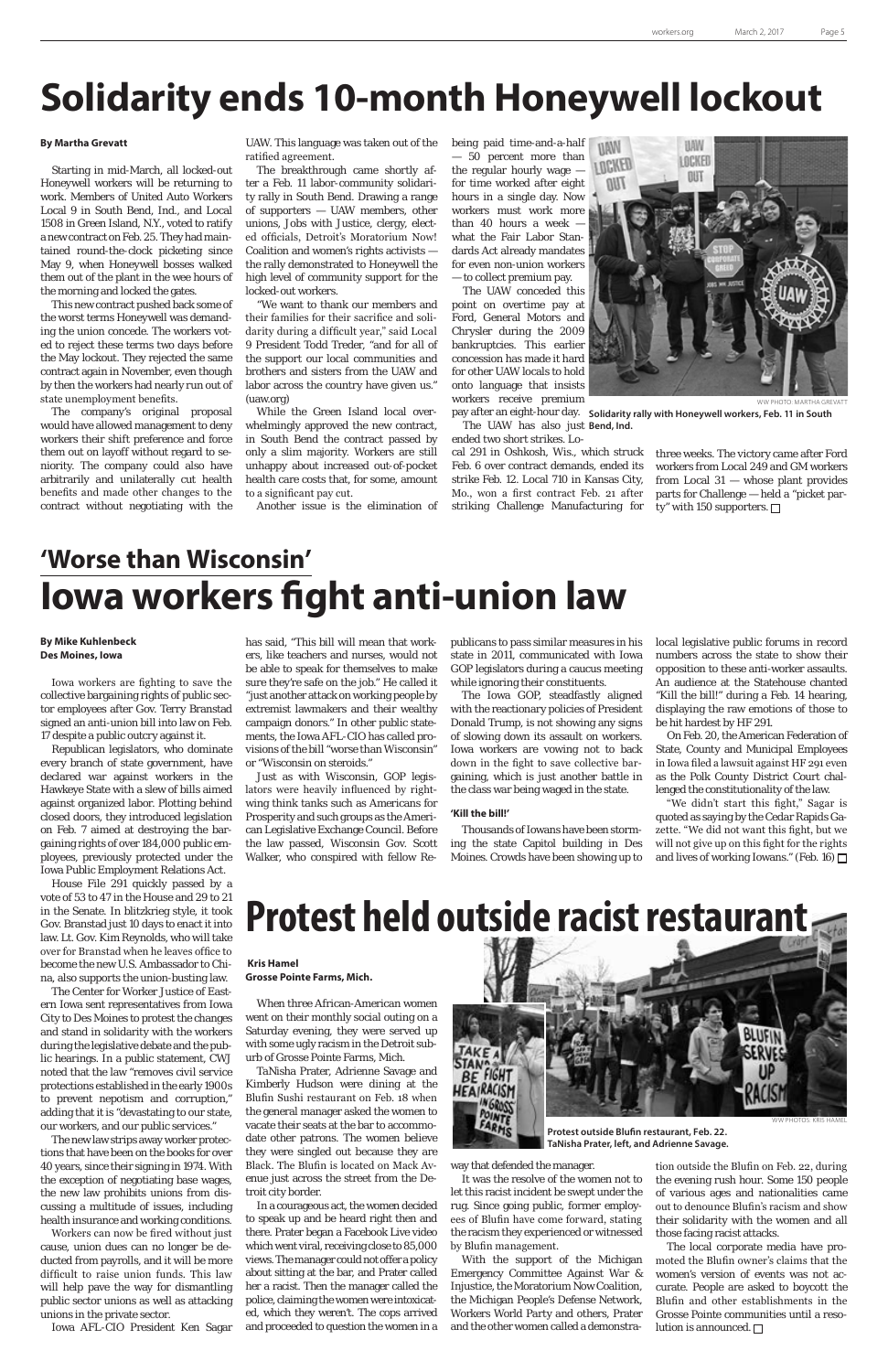

### **A trailblazer in medicine** Dr. Susan Smith McKinney Steward

# **Regime OKs discrimination against trans students**

Workers World always commemorates the socialist holiday of International Women's Day, March 8, with a roundup of women's protests for freedom, justice and equality the world over. While all issues are women's issues, WW focuses this year on women bearing the brunt of Trump's racist, sexist, xenophobic agenda, such as working-class immigrant women being deported for the "crime" of daring to cross borders in search of work so they can provide for their families.

Women are already in motion around the globe this year. On Jan. 21, there were more than 600 women's marches, over 5 million strong in total. That was followed in the U.S. by "A Day without Immigrants" on Feb. 16, when thousands upon thousands of workers and students walked out across the country, demanding their rights. An unprecedented International Women's Strike is planned on March 8, with actions in more than 30 countries. And then there is May  $1 -$  May Day — when WW has joined the call for a global workers' strike. As Marxists, we strive not just to honor history but to make it — to bring about major changes needed to put the workers and the oppressed first instead of last. Struggle is the only way to bring about change. Like the struggle of the Black Lives Matter movement, started by women and transgender activists, which boldly counters racism and demands redress for centuries of oppression. Women are also powering the fight for \$15 an hour and a union. That's be-

**Chicago**, Feb. 25. Over 500 people rallied and marched today in Chicago's Lakeview neighborhood to protest the administration's attacks on transgender youth and their right to use bathrooms of their choice in public schools. The mostly trans speakers explained that Trump, like most cowardly bullies, has launched his assault on fundamental rights by targeting the most vulnerable sectors of the oppressed — particularly immigrants and trans people of color.

They urged a united resistance move-

ment in the weeks and months ahead.

**Buffalo, N.Y.,** Feb. 26. LGBTQ activists and supportive community turned out today to stand up to the president's attack on the rights of transgender youth and students. They filled the downtown square with pink-and-blue flags and their determination to defeat the administration's attempts to divide the working class. A broad range of organizations supported the rally.

#### **— Reports by Jeff Sorel and**

**Ellie Dorritie, respectively**

### **Women change history:**

PHOTO: PAUL MORGAN

#### **By Mattie Starrdust**

Protests against the Trump regime erupted across the country once again on Feb. 23 in response to the administration's rollback of protections for transgender students in public schools.

A Feb. 22 executive order issued by the Trump-appointed Department of Justice and Department of Education instructs public schools to disregard an earlier order issued by the Obama administration providing guidance on how to accommodate trans students in single-sex restrooms. The Obama executive order, which only provided "significant guidance" and did "not add requirements to applicable law," instructed public schools to allow transgender students to use whichever restroom is most in accordance with the individual student's gender identity.

In reality, Obama's order only suggested that public schools not endanger trans students by forcing them into the wrong restrooms and locker rooms, while Trump's order takes back this common sense suggestion. Neither executive order carries the force of law. However, the Trump order in effect gives the green light to school officials to openly discriminate against transgender and gender-nonconforming students. The Trump order appears to have exposed some political divisions within the administration. According to a Feb. 22 New York Times article that wrote of her differences with Attorney General Jeff Sessions, "[Betsy] DeVos initially resisted signing off and told Mr. Trump that she was uncomfortable because of the potential harm that rescinding the protections could cause transgender students, according to three Republicans with direct knowledge of the internal discussions."

A Slate.com Feb. 22 editorial reported: "Yes, [DeVos] ultimately caved, and she remains either terrible or ignorant on most other issues. But she also forced the trans question all the way to the Oval Office,

compelling Trump to issue a direct verdict rather than delegating the unseemly task to his bigoted attorney general."

#### **What does this difference mean?**

Land was easily available for purchase then. Many African Americans saw acquiring land as their chance to obtain economic and political freedom by building their own communities. In New York, before the Civil War, men of color had to own property valued at a minimum of \$250 and pay taxes on it in order to vote.

Should billionaire school privateer Betsy DeVos really be seen as an ally to transgender students? Hell no! DeVos' entire political career has been about raiding Michigan's already decrepit and grossly unequal public school system, breaking teachers' unions and funneling state funding into private, unregulated, for-profit charter schools. Unlike public schools, private schools that do not receive federal funding are able to ignore federal laws prohibiting discrimination against people of color, people with disabilities and LGBTQ people.

In reality, the so-called struggle between DeVos and Sessions isn't left-versus-right, or even moderate-versus-reactionary. DeVos has no history of caring about trans students, whose right to an education free from discrimination she

actively opposes.

DeVos and Sessions, along with the entire two-party system, are united behind Trump's racist, anti-trans and anti-worker program of war and austerity.

Both Sessions and DeVos fully intend to carry out Trump's war on oppressed people, both in the U.S. and abroad, even if they differ on tactics. Progressives in the U.S. should recognize the opportunity offered by this division in the ruling class without overestimating it. Now's the time to build an anti-racist, anti-capitalist united front against the entire ruling class!

Not DeVos, not the "moderate" Republicans and certainly not the Democrats are allies of workers and the oppressed. But the discord that currently exists between these ruling-class groupings will make any united political action by progressives all the more bold and powerful.

*Disclosure: The writer is a transgender public community college student who occasionally has to use the bathroom.*

### **Protests support trans students**

#### **By Dolores Cox**

African-American history is part of U.S. history. In reclaiming that history, one African American to be remembered is Dr. Susan Smith McKinney Steward, the first Black woman to earn a medical degree in New York state and the third in the U.S. She practiced medicine for 48 years.

Born in the historic village of Weeksville, Brooklyn, N.Y., in March 1847, Smith became a student of music early in her life. However, she turned her focus to studying medicine, and in 1867, Smith enrolled at the New York Medical College for Women. Earning her medical degree in 1870, this brilliant woman was the valedictorian of her graduating class.

The following year Dr. Smith married the Rev. William McKinney, who died in 1892. They had two children. She set up her own medical practice in Brooklyn from 1870 to 1895; co-founded the Brooklyn Women's Homeopathic Hospital and Dispensary for the African-American community; and obtained a postgraduate degree. She also practiced at other hospitals, with specialties in prenatal care and childhood diseases.

Dr. Smith McKinney married the Rev. Theophilus Steward, an Army chaplain, in 1896, and traveled westward with him, obtaining medical licenses in Montana and Wyoming. Wilberforce University in Ohio hired the doctor in 1898 as a campus physician and faculty member. There she taught nutrition and health and lived out the rest of her life.

A public speaker, Dr. Smith McKinney Steward was frequently invited to address conferences and meetings. She spoke about Black women in the U.S. at the first Universal Race Congress at the University of London in 1911. Three years later she spoke on "Women in Medicine" at the convention of the National Association of "Colored" Women's Clubs. She was also an advocate for women's suffrage.

Dr. Smith McKinney Steward's achievements were so great and she was so well-respected that W.E.B. Du Bois gave the eulogy at her funeral in March 1918. She was buried in Green-Wood Cemetery in Brooklyn.

A Brooklyn school was renamed Dr. Susan Smith McKinney Steward Junior High School in 1974 to honor this groundbreaking woman. Two years later, African-American women doctors named a National Medical Association chapter for her.

The area known today as Brooklyn was originally inhabited by the Indigenous Lenape Nation, then by Dutch colonizers and then by the British beginning in the 1600s until their ouster in 1783. By 1834, the city of Brooklyn had consolidated and was incorporated.



The village of Weeksville where Dr. Smith McKinney Steward was born has a unique history. In 1838, James Weeks, a longshore worker and formerly enslaved person from Virginia, bought a two-acre plot of land in the eastern area of Brooklyn, only 11 years after the abolition of slavery in New York.

Weeks founded a village there that grew eventually to include 700 families; it was one of the first "free" African-American communities in New York state. It was named Weeksville after him.

Weeksville founders were Black political activists, artisans and land investors. By the 1850s, the village had become a refuge for more than 500 people from around the East Coast; nearly 40 percent were born in the South. The community was also a safe haven for many African Americans fleeing the violent, virulently racist 1863 New York draft riots in Manhattan.

Weeksville had its own churches, a cemetery, an orphanage and a home for the elderly. One of the first African-American newspapers, the "Freedman's Torchlight," was published there. The village became the national headquarters of the African Civilization Society in the 1860s. The community's school for African-American children was the first such school in the country to integrate its staff and student body.

Soon after the Hunterfly Road Houses were discovered in 1968, the Society for the Preservation of Weeksville and Bedford-Stuyvesant History was established. It is now the Weeksville Heritage Center, a national historic district bordering the neighborhoods of Crown Heights and Bedford-Stuyvesant. Four residential buildings remain, which were built during and after the 1860s in the Black community of Weeksville.

The wooden-frame dwellings sit alongside a road dating back to Native peoples' habitation of the area. The houses were declared New York City landmarks in 1970, purchased by the preservation society in 1973 and then rehabilitated in the 1980s. Education and cultural centers were built adjacent to the houses. All facilities are open to the public.

*Sources: BlackPast.org; "Brooklyn's Promised Land: The Free Black Community of Weeksville, New York" by Judith Wellman (NYU Press, 2014); Brooklyn Historical Society.*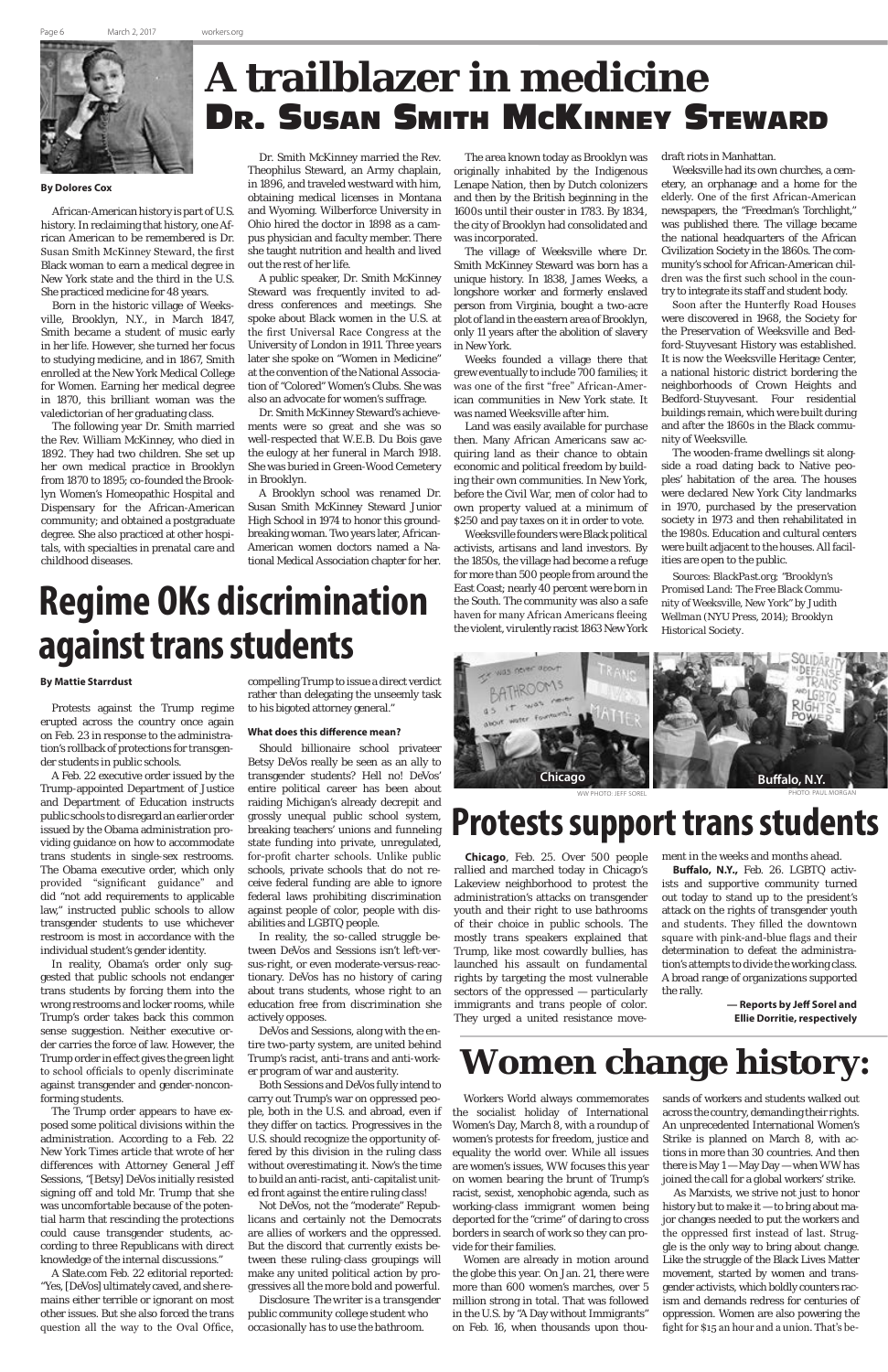### **Women change history:** Build Workers World!

## **Transgender immigrants under attack**

#### **By Ava Lipatti**

The U.S. ruling class's relentless onslaught against the global working class aggressively targets the most oppressed segments of our class. Both the immigrant community and the transgender community increasingly came under fire during Barack Obama's administration and now even more harshly under Donald Trump's administration. One population is particularly in danger: transgender immigrants.

> After her court hearing, the woman was followed by ICE agents into the hallway, where they arrested her. County Attorney Jo Anne Bernal said she has never seen ICE agents go into the domestic violence court to detain immigrants in her 20-plus years at the courthouse. Bernal reported there were no state court warrants. She suspects that border authorities may have received the tip from the woman's abuser. (CBS News, Feb. 16) The woman, who has been deported from the United States at least six times, is being held at the El Paso County Jail. Sudden arrests like this discourage undocumented immigrants who are survivors of domestic violence from seeking protection. For U.S. law enforcement, profit reigns over basic human rights. ICE holds more than 60 percent of its detainees at private facilities, according to a November Washington Post article. These private prisons are subject to very few regulations, which means few protections for LGBTQ detainees. Ultimately, this rotten, white supremacist system must be replaced with a system based on human need, rather than profit.  $\Box$

Last Dec. 28, Nina Chaubal was detained by the Border Patrol in Arizona while traveling with her partner, Greta Martela. Chaubal is an Indian trans woman and co-founder of Trans Lifeline, a crisis hotline run by and for transgender people. She was reportedly detained because the gender marker on her Indian passport does not match her gender identity and because her work visa had expired, despite being married to a U.S. citizen and despite showing her marriage certificate. Chaubal was held at Eloy Detention Center in Arizona. Eloy is a privately operated prison run by CoreCivic (formerly the Corrections Corporation of America). LGBTQ detainees in general are 15 times more likely to experience sexual assault, according to a 2013 study by the Center for American Progress; Eloy in particular has a reputation for violence. Marichuy Leal Gamino, a trans woman detained at Eloy in 2014, was raped by her male cellmate. Karyna Jaramillo, another trans woman detained at Eloy, was denied access to her hormones and antidepressants; she contemplated suicide. Transgender individuals in Eloy are commonly held in solitary confinement. (Washington Blade, Dec. 8)

Chaubal was released six days after her

arrest; bail was raised by a crowdfunding effort.

#### **Trans detainees face no protection**

Yet another transgender immigrant was detained by U.S. Immigration and Customs Enforcement in early February. The woman was at the El Paso County Courthouse in Texas, where she had just received a protective order based on domestic violence reports she had filed. She had filed three reports in total, beginning last October; the most recent incident involved a weapon.

#### **By Jeff Sorel**

The class struggle was at fever pitch in Chicago in 1885. Unemployment was high, wages were low, and food prices were rising steeply. On April 28, thousands of workers expressed their anger over spreading hunger by demonstrating against a lavish dinner celebrating the opening of the new Board of Trade building.

The workers, mostly European immigrants, filled LaSalle Street, chanting against price-fixing, speculation and the injustice of starvation amidst so much wealth. At their head, proudly carrying a red flag, marched Lucy Parsons, an African-Native-Mexican-A merican woman who devoted her life to fighting poverty, racism, sexism and capitalism.

Parsons was born a slave in Texas in 1853. In 1871, after emancipation, she married Albert Parsons, a white Reconstruction supporter involved in registering Black voters. The rise of Klan terror at the end of Reconstruction led the young interracial couple to move to Chicago in 1873.

Chicago was in turmoil. Thousands had been left homeless and destitute by the great fire that destroyed the city two years earlier. Millions of dollars donated to help the victims had been "borrowed" at no interest by big businessmen on the relief society's board of directors, including George Pullman and Marshall Field, to invest in their own companies. News of this theft led 10,000 workers and unemployed to protest at City Hall, Parsons' first big demonstration.

Albert found work as a printer and got involved in trade union organizing and socialist politics. He helped found the Knights of Labor, the first big national labor federation in the U.S. Socialist meetings were held at the Parsons' apartment, where Lucy learned about labor history and socialist theory.

#### **Strikes and agitation**

In 1877, railroad workers struck nationwide, and many were massacred by federal troops in Chicago. Parsons saw firsthand that the state, far from neutral, always sided with the bosses. She also saw her spouse get enough votes for local office as a candidate of the Workingmen's Party, only to have it stolen from him by massive fraud. She learned that militant action, not electoral politics, had to be the main vehicle for social change.

Parsons began to write for working-class newspapers and to speak publicly for the Working Women's Union, exposing the horrors of factory life and the oppression experienced by women

plained that only the revolutionary overthrow of the capitalist system could overcome this suffering.

Write checks to Workers World and mail them, with your name and address, to 147 W. 24th St., 2nd Floor, New York, NY 10011. Or donate online at workers.org/donate/. We are grateful for your help in building the revolutionary press in the U.S.  $\Box$ 

She organized seamstresses into the Knights of Labor to fight for the eight-hour day. She joined the International Working Peoples Association, an anarcho-syndicalist organization that made one of its six founding principles: "Equal rights for all without distinction as to sex or race."

She performed all this activity while maintaining a small dress shop to help support her two children.

On "Thanksgiving" Day 1884, Parsons led thousands of unemployed down Prairie Avenue, an exclusive street lined with the mansions of such leading capitalists as George Pullman, Philip Armour, Gustavus Swift, Cyrus Hall McCormick and Marshall Field III to dramatize how little the poor had to be thankful for. The workers rang doorbells and hurled angry epithets at their exploiters.

#### **Giving birth to May Day**

The movement for an eight-hour day began to grow rapidly over the next two years. The murders of peacefully striking picketers at the McCormick reaper plant May 3-4, 1886, culminated in the famous Haymarket rally and frame-up of working-class leaders, including Albert Parsons. These events are still commemorated by workers around the world on May 1 or May Day.

servants. An outstanding orator, she ex-ry workers' defense case, including those

Lucy organized support for her jailed spouse and his colleagues, speaking to large crowds in 17 states, while doing extra sewing to support her family. After the trial, a New York paper urged that "Parsons be let out as a compromise to get Mrs. Parsons to stop talking."

In fact, Lucy herself was often arrested and harshly treated. Indeed, on the morning of the executions, she and her children were stripped and thrown naked into a jail cell and released only after the hanging. The next day, Albert's coffin was brought to her apartment. Overcome by emotion, she found the strength to retrieve the red flag she had carried in the Board of Trade demonstration, which she draped across Albert's body.

Ten thousand workers filed through the Parsons' apartment during the night to view the body. The next day, over 200,000 people lined the streets for the funeral procession of Albert and his fellow martyrs.

#### **Devotion to workers and oppressed**

Lucy Parsons organized against the U.S. imperialist war with Spain in 1898. She was active in every major 20th-centu-

### **Lucy Parsons: A working-class founder of May Day**

of Big Bill Haywood, Sacco and Vanzetti, and Alabama's Scottsboro Brothers. She was an original member of the Socialist Party, wrote a weekly column for the Industrial Workers of the World and distributed communist literature. She supported the Russian Revolution of 1917, breaking with anarchist colleagues.

In her articles and speeches, Parsons repeatedly addressed the specific oppressions faced by Black people and women. She campaigned against racist lynchings and criminal injustice, and fought for women's suffrage, equal pay, birth control access and abortion rights. In the 1920s, the Chicago Police Department described her as "more dangerous than a thousand rioters."

In the 1930s, Parsons, close to 80 years old and too poor to afford a nickel for a streetcar, walked regularly six miles to downtown Chicago to sell socialist and communist pamphlets. She could still be counted on for every major picket line and rally against capitalist injustice.

Her main focus continued to be organizing the unemployed, frequently taking the lead in hunger marches. She helped formulate the sit-down-strike tactic, urging strikers not to "go out and starve, but to remain in and take possession of the necessary property of production."

In 1941, at one of her last public appearances, Parsons spoke to strikers at International Harvester, successor to the company that had provoked the Haymarket events 55 years earlier. She stressed



the continuity of the struggle against the capitalists and the police, urging the workers to keep fighting till victory.

Lucy Parsons died in 1942. Virtually blind by then, her wood stove caught fire and she was trapped in the burning house. As a final indignity, the FBI stole her historically valuable library of 1,500 books and personal papers.

Parsons was a woman of color who became an extraordinary leader in the struggle for the liberation of the workers, oppressed and women. Her spirit lives on today in the new generation of women fighting for liberation and socialism. She merits remembrance on International Women's Day. Her militant legacy remains feared by her foes. In 2004, the Fraternal Order of Police tried, but failed, to stop the naming of a Chicago park after Lucy Parsons.

*This article ran originally in WW on Sept. 6, 1984. There are a number of biographies of Parsons for further reading, but a primary source is "Lucy Parsons: Freedom, Equality & Solidarity — Writings & Speeches, 1878-1937."*

cause two-thirds of low-wage workers are women, often women of color and mothers solely responsible for their families.

If you appreciate WW's year-round coverage of struggles that assert and advance the rights of women, it's time to join the Workers World Supporter Program and help build the newspaper. We established the WWSP some 40 years ago so readers could invest in the paper and promote working-class truth needed to make revolutionary change.

You can always make a one-time contribution, or you can join the Workers World Supporter Program and build the paper all year long. We established the program 40 years ago in 1977 so readers could help us publish anti-racist, working-class truth and build campaigns needed to make the revolutionary change that crushes capitalism and ushers in socialism.

Members receive a year's subscription to WW, a monthly letter about timely issues and five free trial subscriptions to give to friends — all for a donation of \$75 a year. For \$100 you also get a new publication or book from World View Forum. For \$300 or more a year (only \$25 a month), you get your pick of five books or videos from the Peoples Video Network.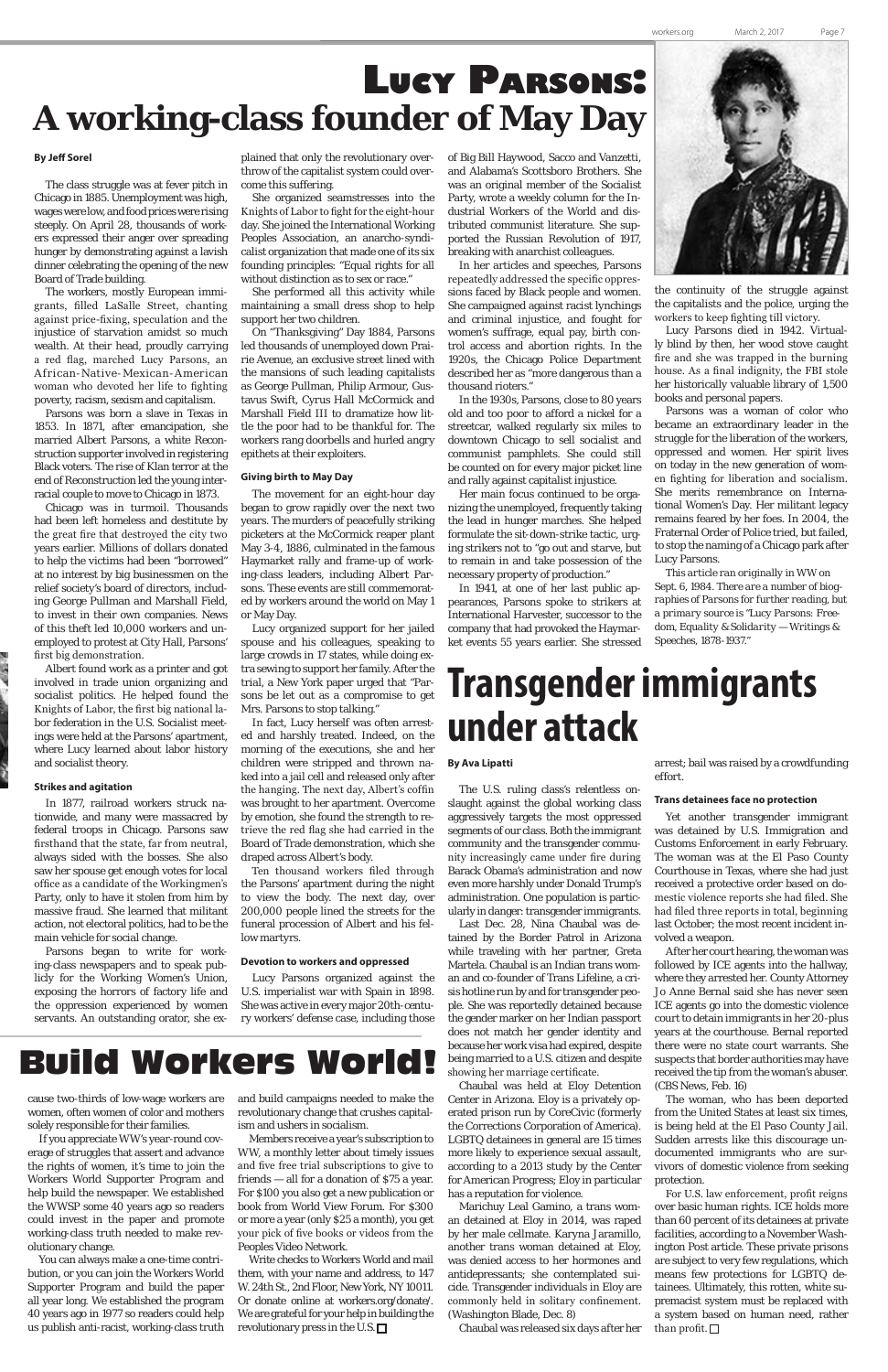group, parallel to the National Security Council. This body is called the Strategic Initiatives Group.

The NSC is supposed to be the authoritative body that advises on policy and intervention all over the world. It has been the traditional forum for mainstream capitalists, their foreign policy establishment and spy agencies — e.g., the State Department, the Pentagon, the CIA, etc. The NSC is traditionally the most powerful body advising the president on policy. The Strategic Initiatives Group is supposed to be a "think tank" inside the NSC, but in fact it is a select group inside the White House. It consists of Bannon, Jared Kushner (Trump's son-in-law), Steven Miller and other unnamed Breitbart loyalists. One of them, Sebastian Gorka, is the son of an anti-communist Hungarian refugee who was decorated by the Nazis. The son is a fanatical Islamophobe who has been photographed wearing his father's Nazi medal. (thedailybeast.com, Jan. 31) Despite its think tank cover, the SIG makes policy proposals, such as the refugee travel ban, among other things. It circumvents the State Department, the CIA, the Joint Chiefs of Staff and other organs that are supposed to be in the loop. It is a dangerous cabal. While this cabal suffered a severe setback when three courts ruled against the travel ban, the Trump/Bannon group is trying to reinstate the ban.

#### **Trump administration split**

Bannon and the SIG operate independently and in opposition to the es-

tablishment agencies. For example, just before Vice President Michael Pence was to go to Brussels to affirm the Trump administration's support for the European Union, the German-dominated federation of European states, Bannon had a lengthy telephone conversation with the German ambassador to the U.S.

According to a Feb. 21 article in Reuters: "[S]ources described a longer meeting in which Bannon took the time to spell out his world view. They said his message was similar to the one he delivered to a Vatican conference back in 2014 when he was running the right-wing website Breitbart News.

"In those remarks, delivered via Skype, Bannon spoke favorably about European populist movements and described a yearning for nationalism by people who 'don't believe in this kind of pan-European Union.'"

Shortly before this conversation, Peter Navarro, the head of Trump's National Trade Council, accused German bank-

#### **By Anne Pruden Brooklyn, N.Y.**

Feb. 25 — Motivated by groups including the Crown Heights Tenants, unionized construction workers and civil rights activists, a working-class rally today in Brooklyn's mostly West Indian neighborhood of Crown Heights demanded that the block-wide/long, publicly owned Bedford-Union Armory become affordable housing with services for the people.

> Soon the armory rally became a march in the streets to the office of missing City Council member Laurie Cumbo. Since Cumbo holds the single vote that can cancel the rezoning bill for the Bedford-Union Armory and stop the developers from getting it, the Brooklyn marchers repeatedly chanted, "Kill the bill!" □

New York City politicians have been talking to luxury developer BFC Partners, a Donald Trump supporter, about gentrifying the armory. BFC hires nonunion construction workers.

"BFC has got to go!" demanded a leader in Construction and General Building Laborers' Local 79, speaking on behalf of the union. Referring to the nearby

# **Bay Area protesters: 'No more deportations!'**

#### **By Terri Kay Oakland, Calif.**

Trump Tuesdays have become days of action against the U.S. president in the Bay Area, promoted by a new coalition called Bay Resistance. On Feb. 21, people rallied and marched from the Oakland Federal Building to the office of Gregory Ahern, the Alameda County sheriff. Ahern, who is also the president of the California Sheriff's Association, has declared his intention to cooperate with U.S. Immigration and Customs Enforcement, even though Alameda County is a sanctuary county.

The event, entitled "Not My Sheriff! Not My President! No Deportations," was organized by Alameda County in Defense of Immigrant Rights. According to the Feb. 21 East Bay Express, "The sheriff handed over information on 339 people

to ICE since July 2015." Demands included that "Alameda



**March for immigrant rights in Oakland, Calif., Feb. 21.**

County Sheriff Ahern rescind his policy to participate in mass deportations! Sheriff

Ahern is not aligned with the community and the rest of Alameda County elected officials who already stand on the side of the community to reject ICE entanglement and affirm Due Process for all regardless of immigration status.

"We call on Sheriff Ahern to cease and reject any further entanglement with ICE and mass deportations. Ahern must comply with community demands to not participate in Trump's Policing and Militarization state. His anti-immigrant and racist policies have no place in our County.

"We demand Sheriff Ahern withdraw his support and participation in the Militarization program Urban Shield, which is deeply related to ICE entanglement, SWAT raids, criminalization of Arabs and Muslims, and collaborations between law enforcement that terrorize Black, Latinx, Middle Eastern and other immigrant communities."

### **Brooklyn tenants demand: 'Kill the bill!'**

campus of the City University of New York, Medgar Evers College, he said Civil Rights leader "Medgar Evers wouldn't stand for this!"

Evelyn, a tenant leader from nearby Ebbets Field Housing, also spoke. Her huge housing complex — formerly home field of the Brooklyn Dodgers before they left for Los Angeles in 1958 — once had 600 tenants. Now the complex has lost 160 tenants to unfair displacement. The threat of eviction today is mainly directed against immigrant tenants.



ers of being currency manipulators. This came as a shock in Berlin. It is undoubtedly part of an attempt to sharply escalate antagonisms with German finance capital. Navarro is also a currency hawk against China.

This is part of the Bannon/Trump

strategy to maneuver with Russia while fulfilling Bannon's nationalist line.

Similarly, Trump has been repeatedly quoted about "taking Iraqi oil." Secretary of Defense James Mattis (retired general, U.S. Marines) had to go to Iraq and disavow any intention to take Iraq's oil. Of course this was a lie; the entire Iraq war was about trying to get Iraq's oil. (The effort failed.) But Mattis had to cover up for Trump's public belligerence.

Secretary of State Rex Tillerson and DHS Secretary John Kelly went to Mexico to smooth out relations after Trump told President Enrique Peña Nieto that Mexico would have to pay for a wall and that the U.S. would send troops to "clean up bad hombres" there.

### **The people can defeat Trump's NEST OF VIPERS**

will be wars in the Middle East and the South China Sea within the next 10 years.

Washington already has the largest military budget many times over than any other country. Furthermore, it is not now engaged in any major wars of a conventional character. One can only speculate that this military budget is preparation for future major military adventures. The expansion of the military budget is also a resort to the time-honored method of creating jobs, a pledge Trump has been saying over and over since his campaign began. High-tech warfare is technology-intensive and does not produce many jobs. But Trump's preparation for conventional battlefield, air and sea warfare is part of his jobs program. He is also trying to build political support among the military-industrial complex, both the brass and the corporations.

> Kelly told a press conference on Feb. 23 that there would be no mass deportations and no military mobilization against undocumented workers in the U.S. Shortly thereafter, Trump said there would be a *Continued on page 11*

#### **Bannon and the 'Strategic Initiatives Group'**

The budget may not survive as projected by Trump. But it has Bannon's fingerprints on it, reflecting his warlike ideology. To further these militaristic goals, as well their anti-immigrant goals, he and Trump have created a behind-the-scenes

#### *Continued from page 1*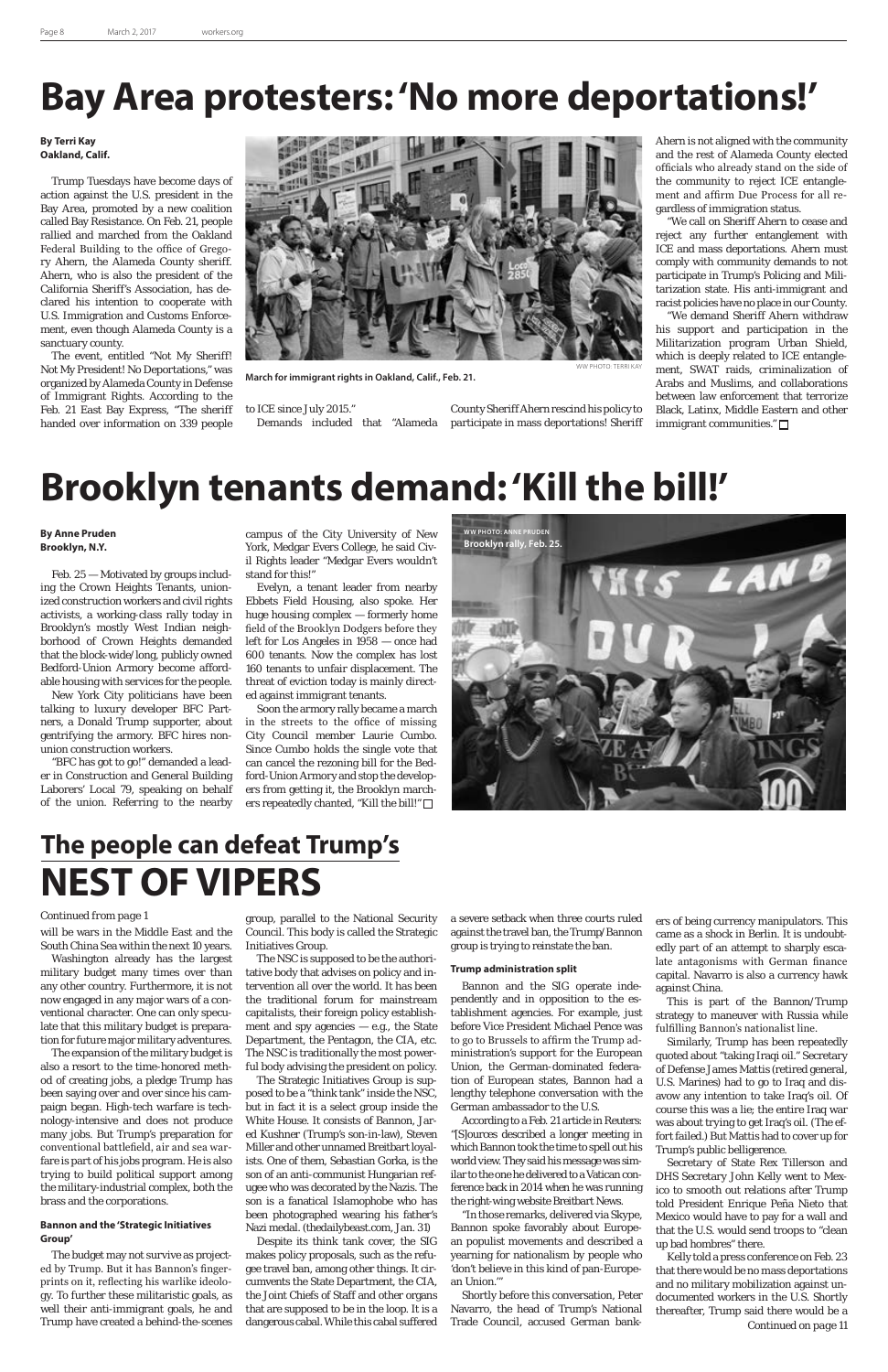## **Wave of terror unleashed on immigrants**

#### **By Teresa Gutierrez**

A wave of terror is hitting the migrant and refugee communities in the United States. Violent roundups are being carried out at this very moment by the Trump administration, pushed by the racist ideology coming from Trump and the likes of his chief strategist, arch-reactionary Steve Bannon.

Immigration and Customs Enforcement agents from the Department of Homeland Security are being unleashed around the country, aimed especially at Black and Brown people in every small town and large city where communities of migrants live.

The results are a cruel and ominous attempt to demonize immigrant workers, expel both the undocumented and documented from this country, and instill such fear that workers not rounded up are driven so deeply underground they virtually "disappear."

Some immigrant advocates liken it to a police state being imposed on immigrant workers.

#### **Trump/ICE plan**

The Trump administration announced on Feb. 21 plans to carry out his longstanding campaign goals on immigration.

The current guidelines were announced even as a second draft of Trump's order banning people from mainly Muslim countries is awaited. Fortunately, his first attempt was knocked down by the people's movement and by those among the capitalists who profit from a more open immigration policy.

The administration's goal is to carry out and enforce immigration laws much more aggressively than before. They aim to unleash the full force of the government to "find, arrest and deport" the undocumented.

The administration says it wants to "unshackle" the power of ICE agents an ironic term, as they clearly are itching to shackle immigrant workers.

This vile campaign against immigrant workers, especially the undocumented, did not start with Trump. The modern anti-immigrant campaign began in 2006. Each administration since — Republican and Democrat — has carried out campaigns against immigrant workers.

Despite some liberal propaganda, this campaign is nothing new in U.S. history. During economic booms, the capitalist class welcomes cheap, vulnerable labor. During hard times when undocumented labor is not as needed, there's a campaign to demonize and deport.

President Barack Obama, a Democrat, deported more immigrants than any previous U.S. president, over 2 million workers, earning him the title "Deporter-in-Chief."

But the Trump administration takes this anti-worker campaign even further.

Here are some of the proposals in Trump's new guidelines: The Trump directive will strip immigrants of privacy protections guaranteed in the past. Other administrations provided some legal protections for information collected by DHS. It was not shared with other agencies, such as the Internal Revenue Service. But it will be now. Alleged crimes will now be publicized. According to immigration lawyers, this jeopardizes those who had applied for legal status, as the alleged information turned in can now be used to deport them.

The guidelines will revive Section 287(g) of the Immigration and Nationality Act, which calls for local police officers

to enforce immigration laws. As Omar Jadwat, director of an immigrant rights project, stated, "When you tell state and local police that their job is to do immigration enforcement, it translates into the unwarranted and illegal targeting of people" because of their race, language and the color of their skin. (New York Times, Feb. 21)

Trump is threatening to cut federal funds from cities that have declared themselves "sanctuary cities," where police allegedly will not act as immigration agents. As immigrant activists point out, however, the concept of sanctuary cities has been more propaganda than reality.

At the same time, the government will build even more detention facilities to hold the increased number of those detained. This mirrors the mass incarceration in the U.S. of primarily Black and Brown people, which already amounts to major humanitarian violations and a crisis.

The directive speeds up deportations by expanding a program that lets government officials bypass due process protections, such as court hearings. Under Obama, "expedited removal" was used only for immigrants arrested within 100 miles of the border who had been in the country for less than 14 days. It will now include any undocumented people who have been in the country for up to two years, regardless of where they were picked up.

In order to stop these attacks, in order to defeat the Trump/Pence/Bannon agenda, in order to let the U.S. ruling class know "We will not be pushed back," May Day 2017 must be a day of no school, no shopping, no work — and unity of all working and oppressed people.  $\square$ 

The guidelines also violate Mexico's sovereignty by not guaranteeing that every worker deported to Mexico is Mexican. This means that Hondurans, Haitians or other non-Mexican deportees will be deported to Mexico, making their situation even more precarious.

The new rules expand the definition of "criminal aliens." Now anyone who crossed into the U.S. without papers or has used a false Social Security number can be considered a "criminal" and be deported.

The guidelines also call for hiring at least 10,000 more ICE agents and could even empower tens of thousands of National Guard to enforce immigration law. But no new immigration judges are expected to be hired, further strengthening the lack of due process.

Finally, Trump's new guidelines call for creating an office in ICE to help families of those supposedly killed by undocumented immigrants. This office will be known as "Victims of Immigration Crime Engagement (VOICE)."

#### **Immigrants falsely defamed**

Both as a candidate and now as pres-

ident, Trump appeals to his reactionary, nativist base by painting a picture of undocumented workers as "violent criminals" and members of "drug cartels and gangs" who have carried out a wave of crimes against "U.S. citizens."

The creation of VOICE is totally offensive to the people in this country who have been victimized by heinous police terror, unleashed primarily against African Americans and other people of color. Killer cops remain free — often still on the payroll — after shooting down or choking to death innocent people, no matter their age or mental capacity. Where are the government offices demanding justice for them?

Trump and the Steve Bannons in this country cry that "law and order will be restored" and tell supporters that the undocumented fill jobs that should belong to them, drain public resources and step over the line for visas that others wait years for.

None of this is true. The vast majority of the undocumented in this country, like those around the world, are victims of forced migration. They are forced to leave their countries by Washington and Wall Street's policies of military and economic intervention.

Study after study documents that fewer crimes are committed in immigrant communities than in those of people born here. But more than that, crimes by the state overwhelm any infractions by workers.

Despite how Trump's proposed guidelines will be implemented, they nonetheless have led to a chilling climate for immigrant workers. Besides the undocumented, people with documents, those with Deferred Action for Childhood Arrivals status (who arrived as children), plus those in the system awaiting their day in court are all in jeopardy of being detained and deported.

ICE agents who are ideologically rightwing and outspoken supporters of Trump can now pick up and remove anyone convicted or even just charged with a criminal offense — for something as minor as a broken tail light. Any person of color lacking the right "papers" is in danger.

Parents in fear of deportation are keeping their children out of school. Immigrants are staying in their homes, which especially hurts businesses owned

by immigrants. Illnesses are not being treated as workers fear going to a hospital or doctor.

This climate of fear now gripping the immigrant community is what is criminal.

#### **Stop ICE, stop the right wing**

Resistance both inside and outside the immigrant community is phenomenal. In Chicago, principals of some public schools are directing teachers not to let ICE in without warrants and are providing know-your-rights information. In California, groups are blocking ICE buses. Throughout the country, activists are attempting to reach out to their neighbors and friends to get the word out: "You are not alone. We have your back."

This solidarity must be seen a thousand-fold on May Day 2017. Immigrant and U.S.-born, Black, Brown and white, union workers and the unorganized, young and old, women, men and LGBTQ people must all be in the streets on Monday, May 1 — not just to defend immigrant workers' rights, but all workers' rights.

#### **By Workers World Staff**

World Party friends attended. Starting in Brittingham

Park at midday, participants marched a mile north to the Dane County Executive Office where several speeches and performances were given. The Omeyocan Dance Company performed a traditional Aztec dance, and later the Ho-Chunk Nation of Wisconsin gave a dance performance. The event was a powerful testament to the fighting spirit of the multinational working class. Multiple self-identified Latinx women took to the microphone, and most speeches were in both Spanish and English. One college student read "A Litany for Survival," a poem by the Black



PHOTO: JOE BRUSKY

A 300-person-strong march was held in support of immigrants' rights in Madison, Wis., on Feb. 11. The march was organized under the auspices of the José Rea campaign. Rea is a candidate for Madison City Council, District 14 — an ethnically diverse, working-class neighborhood. Wisconsin Bail Out The People Movement organizers and Workers **Day without immigrants, Milwaukee, Feb. 13.**

> feminist-socialist poet Audre Lorde. Many revolutionary groups were present.

Groups supporting the immigrants' rights march included Jewish Voice for Peace, Students for Justice in Palestine and other anti-Zionist organizers. The cause of anti-Zionism has unfortunately been stymied in Madison until fairly recently. Pro-Palestine signs brought an international perspective, further connecting the struggles of oppressed communities at home and abroad.

For more information on upcoming peoples' events in Wisconsin, visit www. wibailoutpeople.org or facebook.com/ workersworldpartywisconsin.



### **Wisconsin Marchers support immigrants**

#### Capitalism at a Dead End **Job destruction, overproduction and crisis in the high-tech era Low-Wage Capitalism**

For more information on these books and other writings by the author, Fred Goldstein, go to **LowWageCapitalism.com**

Available at all major online booksellers.

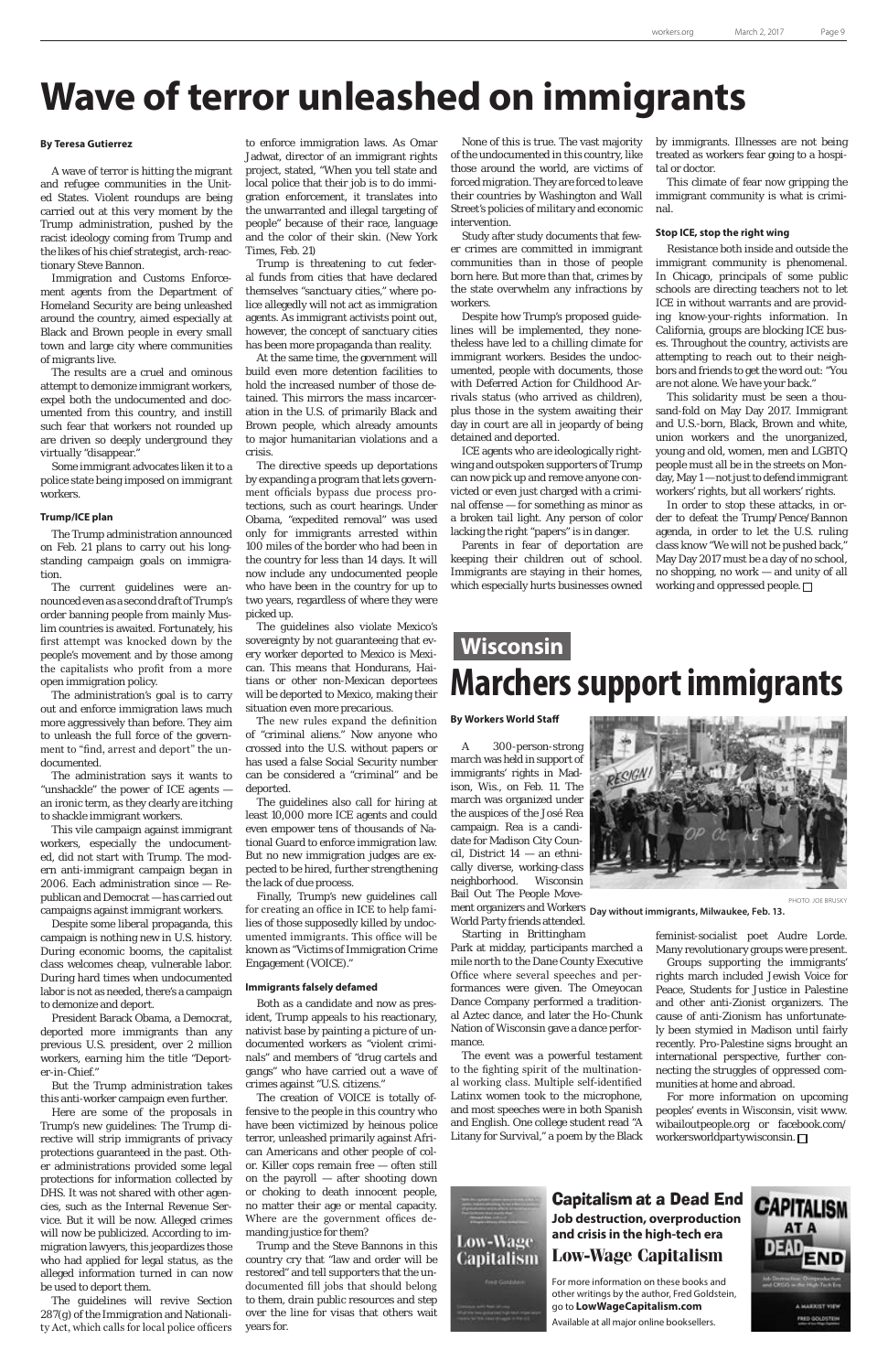# **WORKERS WORLD** editorial **U.S. hands off Ecuador!**

### **ROMANIA Protests demand an end to corruption**

A careful count of votes in the Ecuadorian elections of Feb. 19 showed that Lenin Moreno, the presidential candidate of the current governing party, Alianza Pais, came within a hair of victory on the first round, finishing way ahead of the other seven candidates.

Since the election for president will now go to a second round on April 2, there remains the likelihood of active intervention by U.S. and European Union imperialism to prevent a victory by Moreno, the more progressive candidate. Imperialist meddling and subversion to support reactionary forces in Latin America have already resulted in a close electoral victory in Argentina and a parliamentary coup in Brazil. They are also maneuvering to overthrow Nicolás Maduro in Venezuela and Evo Morales in Bolivia, in addition to the Alianza Pais government in Ecuador.

Rafael Correa, who has been president of Ecuador for three terms, is backing Moreno, who got 39.4 percent of the vote. Moreno ran more than 11 points ahead of banker Guillermo Lasso, the main candidate of Ecuadorian big capital and imperialism, who received 28.1 percent. The Ecuadorian neo-liberals were split, with a second pro-imperialist candidate getting about 16 percent of the vote.

Moreno has paraplegia and has been a longtime advocate for people with disabilities.

According to Ecuador's election law, to win in the first round a candidate must either get more than 50 percent of the vote or receive 40 percent of the vote and be 10 percent ahead of the runner-up. So Moreno fell short by very little. In elections for the National Assembly, however, Alianza Pais won nearly 60 percent of the seats, a clear victory.

Anti-imperialists inside the United States should oppose any U.S. interference in the Ecuadorian presidential election or its aftermath, and support the defeat of Lasso and his rich backers in Ecuador who want to grow even richer by serving world imperialism.  $\Box$ 

While it might appear that the large margin separating Moreno from Lasso would give him an easy victory in the second round, there is no guarantee. U.S. imperialism, under Donald Trump just

as under Barack Obama, is hell-bent on thwarting any moves by countries south of the border toward sovereignty and economic independence. Especially since Hugo Chavez was elected president of Venezuela in 1998, Washington has treated all progressive moves in those countries as threatening U.S. imperialism's economic and strategic interests.

Ecuadorians know that the Trump administration would like to see a White House puppet in Quito who would rip up Rafael Correa's progressive heritage. In his three terms, Correa developed an international policy of affirmation of national sovereignty, breaking the historical submission by the Ecuadorian ruling class to the demands of Washington. This included kicking out the U.S. military base in Manta.

Even if Lenin Moreno is elected, as many still expect, the new government will face major problems in an unfavorable political and economic climate.

Like other countries in South America that moved in a progressive direction, Ecuador under Correa was able to use the funds it earned through high prices of raw materials in the first decade of the 21st century to pay for social programs that benefited the poorest of its residents.

With the fall in prices for these commodities on world markets, it has become more difficult for progressive governments to fund these programs and maintain a stable economy, leaving them more susceptible to imperialist subversion. Of all the countries south of the U.S. border, only Cuba has carried out a socialist revolution that put the state and the economy firmly in the hands of the workers and farmers.

> After the gruesome murder of Nicolae and Elena Ceausescu in December 1989 and the collapse of the Romanian Communist Party, there has not been a revolutionary socialist movement to give leadership to the mass movement.  $\square$

#### **By Carl Lewis**

Beginning on Feb. 1, almost a half-million protesters gathered in Bucharest, the capital of Romania, to protest a decriminalization decree that would basically "forgive and forget" any present or future punishment for stealing funds or otherwise punish corrupt civil servants. The government, headed by the Social Democratic Party, stated the reason for the decree was that it "was needed to relieve overcrowding in Romanian prisons."

However, the protests could be a doubleedged sword for the Romanian working class.

A Feb. 7 article by Pavel Grigorchuk, a former political prisoner in neighboring Moldova and editor of Grenada.md, stated that most of the problems stem from outside imperialist influence:

"In recent years Romania has become a country that has completely lost sovereignty in foreign policy. Of all the eastern European members of the European Union, Romania most dutifully performed all the decisions of the European bureaucracy and the United States. This is proven by a wealth of evidence, including the scandal over secret CIA torture prisons, as well as the deployment of U.S. missile defense and U.S. military bases in the country," said Grigorchuk.

"Romanian financial and political elites are willing to make any concessions to them as long as they are allowed to use the internal resources of the country for their own enrichment with impunity. In other words, the oligarchy that ruled the country for all these years was formed and strengthened with the direct connivance of the European Union and the United States." (Grigorchuk's full article is available in English at tinyurl.com/z87oj74.)

> For more information on the protest, visit No2NATO.org. At the website, readers can also find out how to sign the international petition.  $\square$

#### **Demand resignation of government**

The fact that these military bases are close to Russia and the border with Ukraine and Moldova should give pause for thought. (See article by Manlio Dinucci in May 20, 2016, Workers World, "U.S. missiles in Romania and Poland

put Europe on the nuclear frontline.") The rampant corruption is not limited to the Social Democrats, but includes other capitalist parties.

The military encirclement of the region, along with Turkey and Bulgaria, is part and parcel of the NATO/U.S. alliance to surround Russia, which has a strategic naval base on the Black Sea. Although the events in Romania may be interpreted by some as another false flag "color revolution" instigated by the U.S., and even though the allies of the demonstrators are international financial institutions, the demonstrators have strenuously rejected attempts by any Romanian political parties to hijack the movement.

Imperialism and the Romanian ruling class are wary of further spontaneous demonstrations that might target austerity measures and worry that the mass movement might imitate what happened in Greece. Said Grigorchuk, "The liberal opposition and President Klaus Iohannis stepped up attempts to lead the protests, [but] not everyone liked it." And, "The effort to turn the action into a rally for the National Liberal Party did not succeed."

Although the Romanian government repealed the corruption amnesty on the sixth day of the demonstrations, the protesters have declared that the government of Prime Minister Sorin Grindeanu should resign en masse. The maneuvers of the Social Democrats should not be seen as an attempt to gain some "independence" from imperialism, but rather an attempt to increase lining their own pockets, which was the purpose of the decree in the first place.

The decree emanated over the trial of outgoing PSD party leader Liviu Dragnea, who was convicted of electoral fraud. The "liberal" support by the U.S. and the European ruling class is more about their fear of destabilization in Romania rather than any motives for "democracy."

# **Actions will condemn war crimes in Donbass**



Since late January, people living in the Donbass mining region of eastern Europe have been battered by the worst wartime bombing from neighboring Ukraine in nearly two years. Schools, hospitals, water treatment facilities and chemical plants have been targeted, as well as residential homes in cities and villages along the front line.

Nearly 10,000 people have been killed in the region since a rightwing coup overthrew the elected government of Ukraine in 2014.

In response to the intensified attacks, people have been taking to the streets, from Russia and Italy to South Africa and Britain, demanding an end to war crimes by the U.S.-backed regime in Kiev.

More than 230,000 residents of the independent Donbass republics of Donetsk and Lugansk and thousands internationally have also signed a petition to leaders

of Russia, Germany and the United States demanding that they force Ukraine to abide by the Minsk peace agreement.

Despite signing this agreement in 2015, President Petro Poroshenko's government continues to violate it every day. Meanwhile, the new administration in Washington — which raised expectations of a peaceful resolution to the Ukrainian crisis in the Russian-speaking world with Donald Trump's campaign overtures to Moscow — has taken an increasingly belligerent tone, threatening a new nuclear arms race while condemning nonexistent Russian "aggression" in Ukraine at the United Nations and reassuring NATO allies of its commitment to the imperialist alliance.

Now, an international day of action has been called for Sunday, March 5, to press the demand for an end to Ukraine's war, which is enabled by U.S. funding and NATO military training and assistance.

Protesters will also call for Ukrainian President Poroshenko to be charged with war crimes at the International Criminal Court in The Hague.

Actions are planned in at least 16 cit-

ies in Europe, Asia and North America, at Ukrainian embassies, United Nations

sites and Organization for Security and Cooperation in Europe offices.

In New York, Solidarity with Novorossiya & Antifascists in Ukraine, a project of the International Action Center, has called for a picket at the United Nations on March 5 at 12 noon. Protesters will gather at Dag Hammarskjöld Plaza at First Avenue and 47th Street, across from U.N. headquarters.

There, anti-war and anti-fascist activists will also demand freedom for Alexander Kushnarev, who was arrested by the Ukrainian Security Service on Feb. 23. Kushnarev's son Gennady was among at least 48 people killed in the fascist massacre at the Odessa House of Trade Unions on May 2, 2014. This latest attack on the victims' families is part of Kiev's campaign to cover up its complicity in the massacre.

PHOTO: 101LIFE.NET-THE LOST CHILDREN OF DONBASS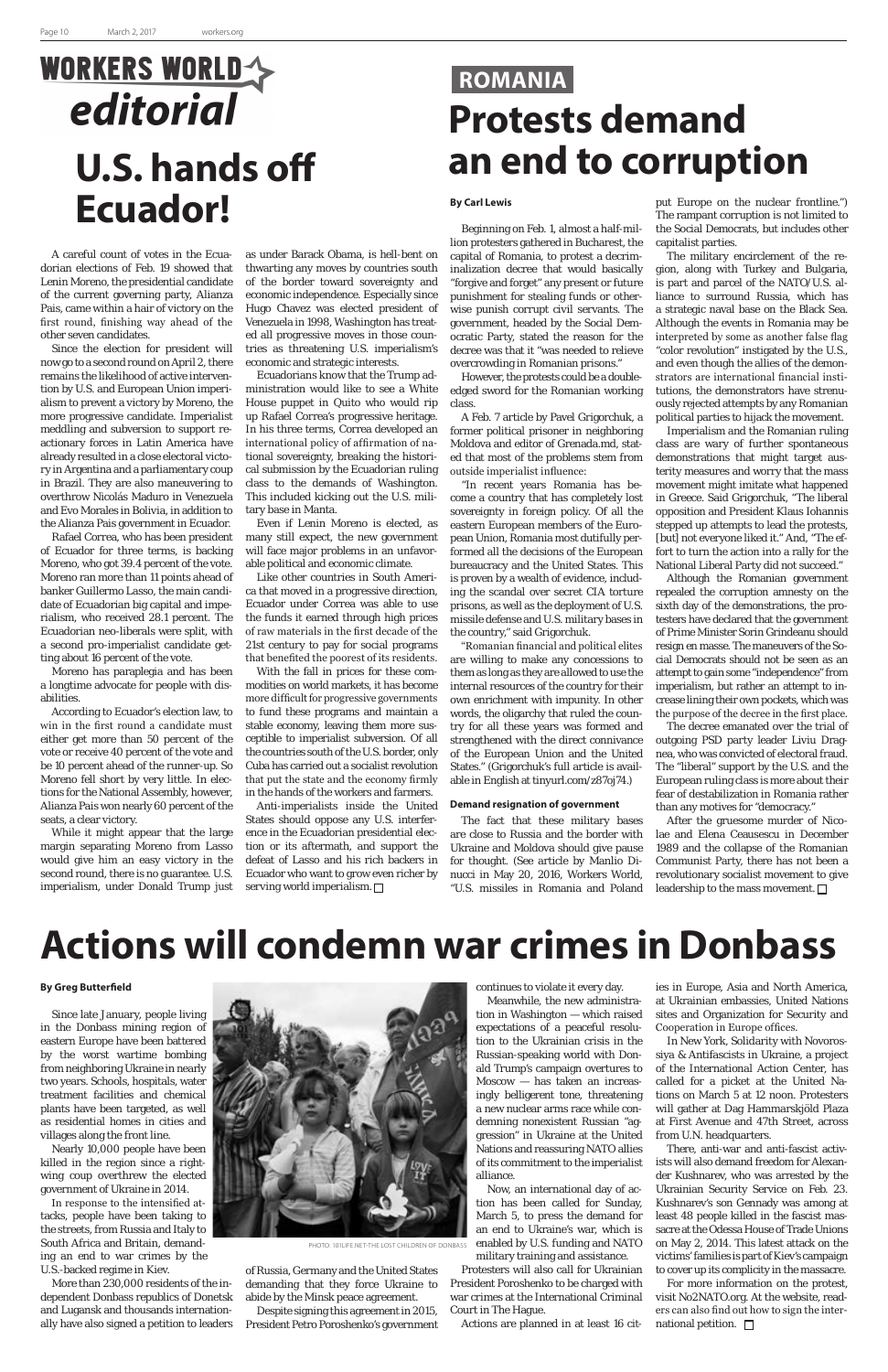# **Hard times befall fascist bigot**

#### **By Ava Lipatti**

Right-wing demagogue Milo Yiannopoulos was set to speak at the Conservative Political Action Conference, organized by the American Conservative Union Feb. 22-25. He was also set to release a book entitled "Dangerous" with publisher Simon & Schuster.

Then Yiannopoulos suffered a reversal of fortune. He lost both deals after a video interview from last July surfaced in which he made several remarks condoning pedophilia.

Following publicity about the video and the loss of his CPAC slot and book deal, Yiannopoulos resigned as an editor of Breitbart News, the far-right media outlet. His claim that this was solely his decision seems unlikely given his other reversals.

While Yiannopoulos' statements in the video were horrendous on their own, it seems no accident that his comedown took place after heroic anti-fascists took to the

streets and shut down his speaking appearances at both the Davis and Berkeley campuses of the University of California earlier this month.

It was ultimately this militant resistance that exposed him for the fascist that he is. The video is not new; it had circulated before. If not for the protests, it may never have resurfaced.

Yiannopoulos is an openly racist gay man, known for harassing women and people of color on Twitter. He also has been known to harass transgender students, to fetishize Black men and to espouse anti-Muslim, anti-immigrant rhetoric.

> It is imperative to unite all anti-racist, anti-capitalist forces to build a strong leftist opposition to the rising far-right and the entire ruling class.  $\Box$

As a prominent journalist with Breitbart, Yiannopoulos had become a major mouthpiece for the so-called "alt-right" a term referring to a wide array of far-right groups and individuals that all adhere to white supremacist beliefs in one form or another. Thus Yiannopoulos' rhetoric and actions, much like Donald Trump's, have emboldened white supremacists and fasof the Democratic Party and the establishment media, which is not to resist Trump, but rather to redirect discontent to Russia, a major target of the U.S. ruling class.

#### **Building resistance**

It wasn't the corporate media, comedians or "establishment" conservatives who struck a blow at Yiannopoulos' career. It was the mass protests that showed he was losing his value as a voice for the right.

The demonstrators showed that fascism cannot be debated away; it must be smashed! When Yiannopoulos fabricates lies about transgender people, degrades Black people or slanders immigrants and women, he is not making good faith arguments in the interest of rational discussion. Rather, he is making these statements to incite violence and stir up right-wing bigotry.

Hate speech is symbolic violence that encourages physical violence. Debating, ridiculing and "exposing" fascists won't make them go away. The goal should be to stop them. This can only be done with genuine, left-wing resistance on all fronts.

Ultimately, the only way to stop the rise of the far-right, whether that be the Trump administration or Yiannopoulos and Breitbart, is through militant, leftist organizing of the working class and oppressed. The Democratic Party and the corporate media will not do anything substantive to fight fascism and rightwing bigotry. They have facilitated its rise by normalizing the oppressive views of their ultra-right competition.

wide campaign against undocumented workers and described it as a "military operation."

During his campaign Trump said that Japan and south Korea should develop their own nuclear weapons because the U.S. shouldn't have to pay for them. This called into question the inter-imperialist alliance in Asia. Mattis had to go to Seoul and Tokyo to reaffirm U.S. alliances with both countries.

Trump met with Israeli Prime Minister Benjamin Netanyahu without the secretary of state. He then told a press conference that he was for a one-state solution to the Palestinian question. This was a sharp departure in words (not deeds) from decades of U.S. official policy.

Nikki Haley, Trump's U.N. ambassador, then had to state categorically at the U.N. that Washington stands "firmly behind" a two-state solution.

In short, the Trump/Bannon worldview is in struggle with the mainstream military/imperialist view. The mainstream view is rooted heavily in the policy of surrounding Russia in alliance with the NATO powers and pushing into central and Eastern Europe.

This conventional U.S. worldview is also rooted in gradually ratcheting up pressure on China by moving military assets to the Pacific and arming both Japan and south Korea. At the same time, Wall Street and the transnational corporate monopolies have steadily invested in China and built up global supply chains that depend upon stable U.S.-China relations.

The mainstream view is an Atlantic/ Pacific strategy of U.S. imperialism that has been built up over decades.

#### **Beware the 'adults in the room'**

Many liberals and even moderate Republicans were overjoyed when Lieutenant General H.R. McMaster was appointed to replace Islamophobe Michael Flynn as Trump's National Security Adviser.

McMaster is supposed to be a no-nonsense general who has a record of speaking truth to power — that is, telling civilian authorities to stop trying to manage the military in matters of warfare. Mc-Master, General Kelly, General Mattis and Tillerson are supposed to be the "adults in the room" who will deal with immature, out-of-control Trump and his fanatical adviser Bannon.

However, to look to these Pentagon generals and the former CEO of the larg-

est private oil company in the world to protect the progressive interests of the masses in the face of Trump is a dangerous and foolish course.

If the generals are opposed to the Trump policy, it is only because they fear he will ruin their plans to dominate the Middle East, Eastern Europe, China and the rest of the world. The military and the oil companies are cunning and deceitful in their plans for global domination.

They are not "adults" to be relied upon. They are enemies of workers and oppressed peoples worldwide. They are the architects of military intervention and aggression around the world. Their goal is conquest and imperialist expansion.

#### **'Deconstructing the administrative state'**

"Deconstructing the administrative state" is the phrase Bannon uses to describe sweeping away all institutional protections for the masses, for the environment, for women, immigrants, people of color, the poor and all who are victimized by the workings of capitalism and capitalist politics.

Whatever rules and regulations that exist to slow down the aggression of capital against the people, or to institutionalize the gains they made in the struggle, are in most cases in the regulatory agencies. One look at Trump's cabinet appointments for the domestic agencies shows that he and Bannon mean to pulverize all the regulatory protections that exist for society as a whole. To pay for the \$54 billion increase in military spending, the offset is going to come from deep cuts in the budgets of the State Department and all the domestic regulatory agencies. This is why Trump's cabinet picks for Education, the Environmental Protection Agency, the Department of Health and Human Services, Department of Housing and Urban Development, etc., are all people who want to destroy the fundamental missions of the very departments they are supposed to lead. If Trump and Bannon are to be stopped, they must be stopped by the mobilized masses — in the communities, in the unions, on the campuses, in the factories and workplaces. A united movement of organized workers and the oppressed acting militantly will interfere with and halt the plans of this reactionary cabal.

*Goldstein is the author of Capitalism at a Dead End and Low-Wage Capitalism. Both are available via online booksellers.*

### **NEST OF VIPERS**

que no sólo se opone a su intento de reorientación hacia Rusia, sino también a su prohibición musulmana racista y autoritaria y, en general, a sus amenazas para revocar los fundamentos básicos de la estabilidad burguesa.

El sabe que los medios de comunicación fueron utilizados en las luchas contra Joseph McCarthy, contra la Guer-

cists to terrorize immigrants, oppressed nationalities, transgender people and other oppressed groups.

#### **Complicity of the media**

Both the establishment and right-wing media accepted Yiannopoulos' consistent anti-immigrant, anti-trans, misogynistic bigotry without criticism. In fact, all the corporate media helped Yiannopoulos, giving him a platform on TV shows and at events. In effect, the monopoly media normalized his fascistic views.

On "Real Time with Bill Maher" in late February, Maher greeted Yiannopoulos warmly and offered no opposition. They quickly found common ground in defending oppressive humor and dismissing anyone who might be offended. Although Maher claims to have many differences with Yiannopoulos, he is equally eager to use misogynistic insults to dismiss criticism of offensive speech.

Maher offered no opposition to any of Yiannopoulos' bigoted beliefs, allowing him to voice without argument his transphobic views and even his completely fabricated lie that trans people disproportionately commit sexual assault.

Instead, the only criticism Maher and his panel were willing to voice is the alleged ties between Russia and the Trump administration. When Yiannopoulos praised Trump, Malcolm Nance, a U.S. counterintelligence officer on the panel, asserted that Yiannopoulos is in fact supporting "Russian spies."

Instead of building genuine opposition to Yiannopoulos, Trump and the rising alt-right for their attacks on all oppressed peoples and workers, Maher and Nance spun the narrative to drum up hostility against Russia. They followed the agenda

Hollywood was giving an Oscar to the Netflix propaganda documentary "White Helmets," which has been exposed many times as a piece of fiction promoting terrorists serving the interests of U.S. imperialism and Saudi Arabia. The same day, Feb. 26, Arab Americans for Syria (AA-4Syria) sponsored a real documentarian on the Syria crisis at a forum in Los Angeles County at the Holiday Inn in La Mirada.

Carla Ortiz, Bolivian actor and filmmaker known in the U.S., Latin America and Spain, spoke about her new documentary on the Syria crisis. She also gave eyewitness testimony reflecting her wide travel throughout Syria before, during and after the armed conflict. This included the Syrian army's liberation of Aleppo from U.S.- and Saudi-funded mercenaries.

Ortiz gave detailed eyewitness knowledge of the crisis and brutality perpetrated by mercenaries, most of whom are not Syrian. She cut through the lies manufactured by the U.S. government with the help of nongovernmental orga-

### **WORKERS WORLD MUNDO OBRERO**

### **Syria event exposes truth**

nizations like Amnesty International, Human Rights Watch and others. These organizations never put a foot in Syria, but instead use information supplied by so-called rebel forces that the U.S. and Saudi Arabia back.

Johnny Achi, founder of AA4Syria, and John Parker of the International Action Center, who were both part of an earlier fact-finding delegation to Syria, also spoke at the event.

**— WW Los Angeles Bureau**



#### *Continued from page 8*

#### *Continúa de página 12*

ra del Vietnam del Pentágono, contra Nixon en Watergate. Sus ataques contra la prensa son medidas preventivas contra los intentos de la burguesía de desacreditar su régimen.

La clase obrera necesita libertad de prensa tanto para proteger su propia prensa y porque puede obtener información valiosa de la prensa capitalista para llevar a cabo la lucha de clases. Los medios capitalistas venales y anti-obreros no son nuestros amigos, pero la libertad de prensa es un derecho democrático que la clase obrera debe defender.